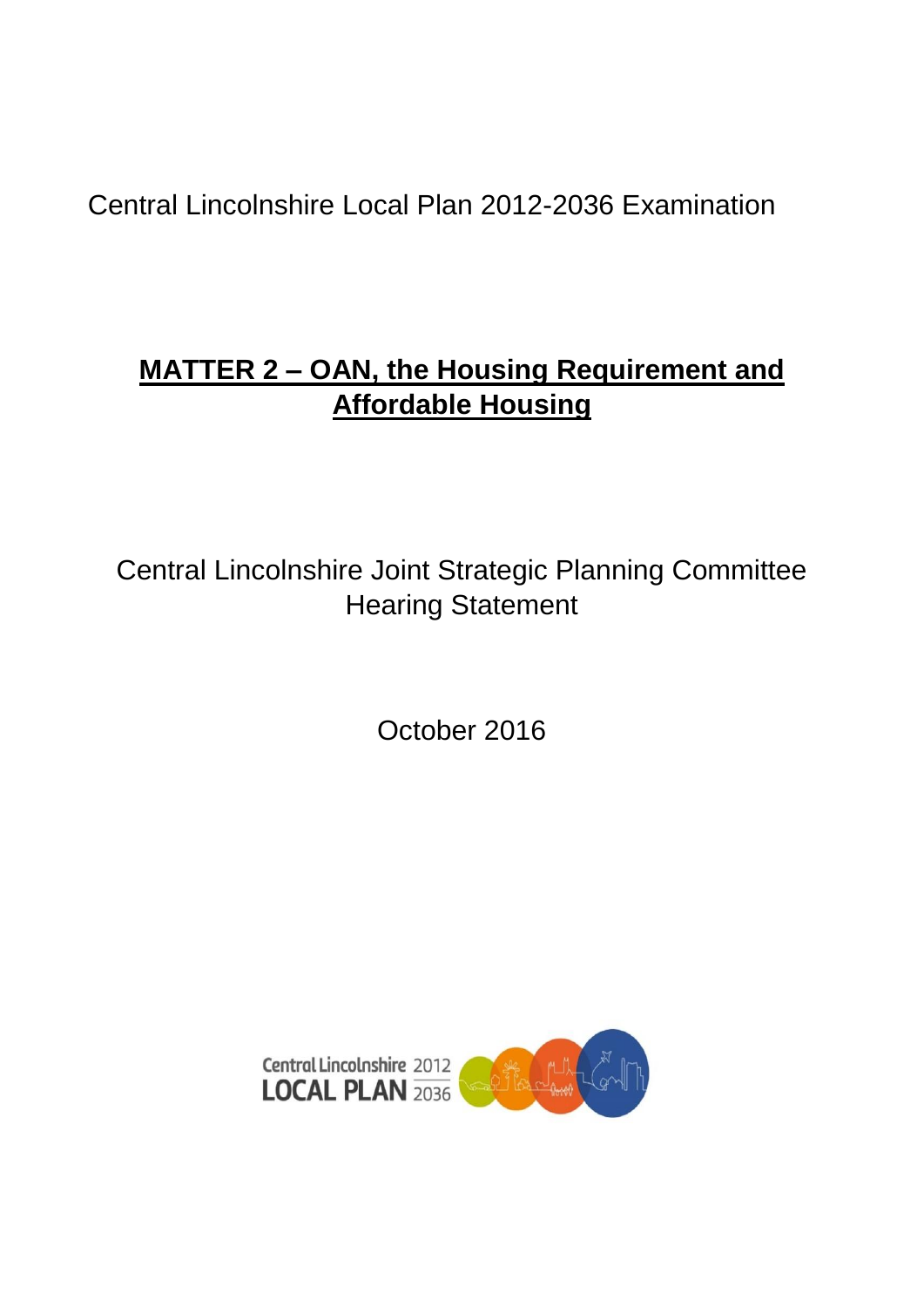# **MATTER 2: OAN, the Housing Requirement and Affordable Housing**

# *Issue 2a – Housing Market Area*

# *Q1. Is the degree of containment sufficient to justify Central Lincolnshire as a single HMA for the purposes of the Local Plan?*

Yes, as confirmed by evidence set out in Chapter 2 of the SHMA (2015) (**E003)**

# **Q2. Does the HMA include the western part of East Lindsey, which forms part of the Lincoln** *HMA as defined in The Lincolnshire Sub-Regional Housing Strategy? If so, what implications would this have on calculating OAN?*

The SHMA (2015) (**E003**) undertook a thorough review of evidence and past research to help determine where an appropriate and pragmatic HMA exists, based on District boundaries. It concludes (para 2.68) that Central Lincolnshire (CL) is an appropriate, single, HMA area, and it is not essential to include parts of East Lindsey. Determining HMA areas is not an exact science, and there will always be some overlap with other HMAs, and for CL this includes parts of East Lindsey as identified in historic assessments. Whilst the western part of East Lindsey could be argued to be within the functional CL HMA area, this is broadly offset, in population and housing terms, by areas of Central Lincolnshire that may fall within other HMAs: e.g. Grimsby, Scunthorpe. For Local Plan purposes HMAs have to be defined on the basis of the best fit to local authority boundaries, both because of the wider range of data available and in order to implement policies.

# *Q3. Have any neighbouring authorities identified housing needs which they are unable to accommodate, and which could affect the Central Lincolnshire HMA?*

The Committee is not aware of any such scenario, and has not been approached by any authority to accommodate any of their housing need. Documents **E052** and **E052A** set out further details in respect of the Duty to Cooperate, which has links to this question.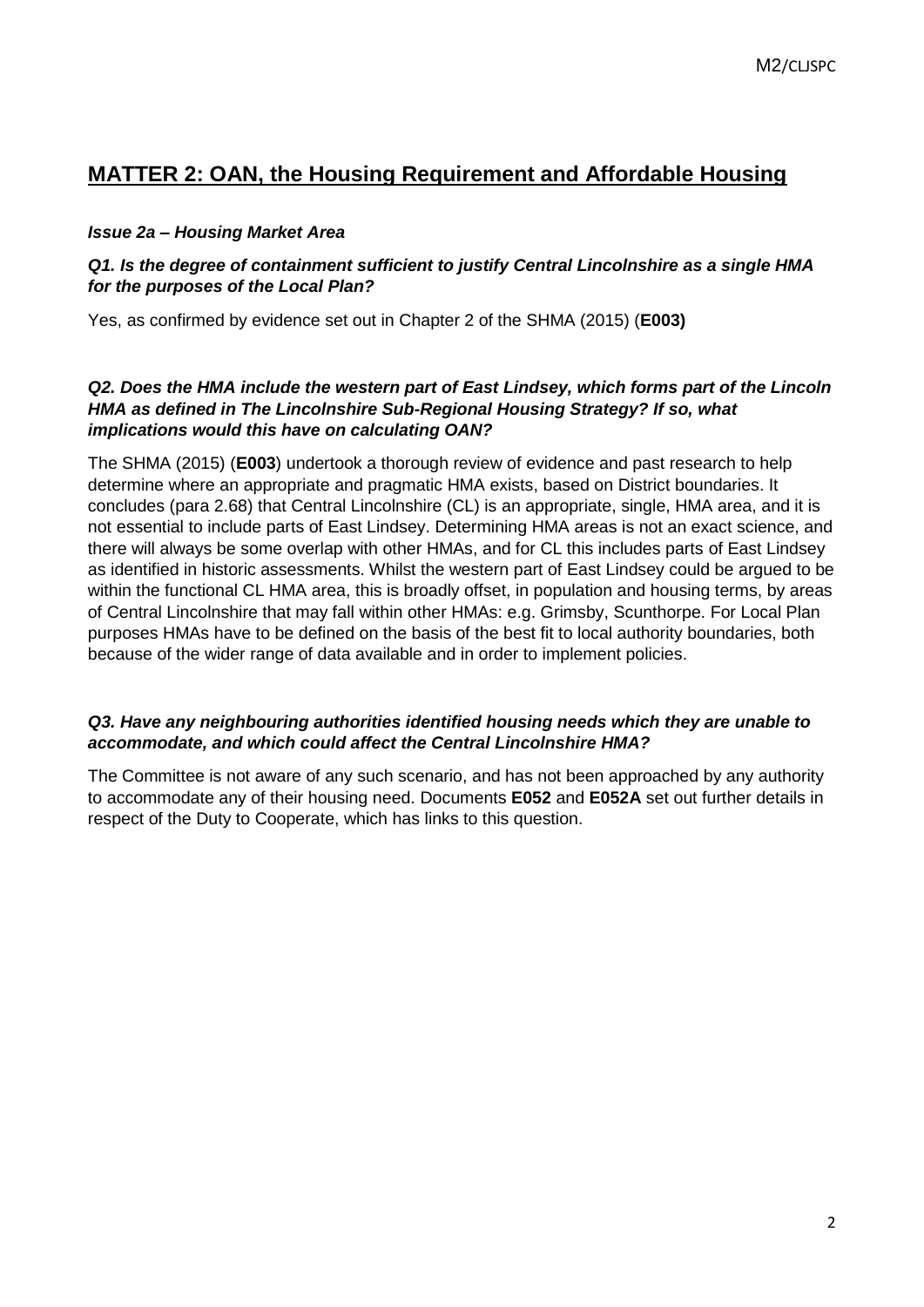# *Issue 2b – Objectively Assessed Need for Housing ('OAN')*

# *Q4. Does the latest data have any bearing on the OAN?*

No. See the Committee's response to the Inspector's Initial Questions, Question 4 (**ED004**).

However, since ED004 was published (which undertook a rather quick comparison of the data), some further sensitivity testing has been done, which compares household growth under both datasets with the second comparing the implied dwellings following the application of consistent vacancy rates used within the SHMA $1$ .

# **Table 1.1 Comparison of 2014 and 2012 base SNHP datasets - Households**

| Households                | 2014-based          |                           | 2012-based (Figure 6.1 of<br>SHMA) |                           |                            |
|---------------------------|---------------------|---------------------------|------------------------------------|---------------------------|----------------------------|
| Local<br><b>Authority</b> | Change<br>2012-2036 | Average p.a.<br>2012-2036 | Change<br>2012-2036                | Average p.a.<br>2012-2036 | <b>Differenc</b><br>e p.a. |
| Lincoln                   | 6,813               | 284                       | 5,834                              | 243                       | $+41$                      |
| <b>North</b><br>Kesteven  | 9,021               | 376                       | 9,652                              | 402                       | $-26$                      |
| West Lindsey              | 7,210               | 300                       | 6,813                              | 284                       | $+16$                      |
| Central<br>Lincolnshire   | 23,044              | 960                       | 22,299                             | 929                       | $+31$                      |

#### **Table 1.2 Comparison of 2014 and 2012 base SNHP datasets – Converted into Dwellings**

| <b>Dwellings</b>          | 2014-based          |                           | 2012-based (Figure 6.1 of<br>SHMA) |                           |                            |
|---------------------------|---------------------|---------------------------|------------------------------------|---------------------------|----------------------------|
| Local<br><b>Authority</b> | Change<br>2012-2036 | Average p.a.<br>2012-2036 | Change<br>2012-2036                | Average p.a.<br>2012-2036 | <b>Differenc</b><br>e p.a. |
| Lincoln                   | 7,249               | 302                       | 6,240                              | 260                       | $+42$                      |
| <b>North</b><br>Kesteven  | 9,319               | 388                       | 9,984                              | 416                       | -28                        |
| West Lindsey              | 7,534               | 314                       | 7,128                              | 297                       | $+17$                      |
| Central<br>Lincolnshire   | 24,102              | 1,004                     | 23,352                             | 973                       | $+31$                      |

Whilst the difference remains relatively small it is more pronounced that that implied in the Committee's response in ED004 when comparing either household or dwelling growth figures consistently.

It is equally important to recognise that whilst the overall scale of projected household (or dwelling) growth remains broadly aligned there is a small degree of variation in the age profile of the underpinning population projections. This, coupled with the slightly different distribution of growth between the authorities, would have an impact on the subsequent adjustments applied in deriving

<sup>1</sup> These vacancy rates are set out at paragraph 2.36 of Appendix 1 of the SHMA – Lincoln 6.4%, North Kesteven 3.3%, West Lindsey 4.5%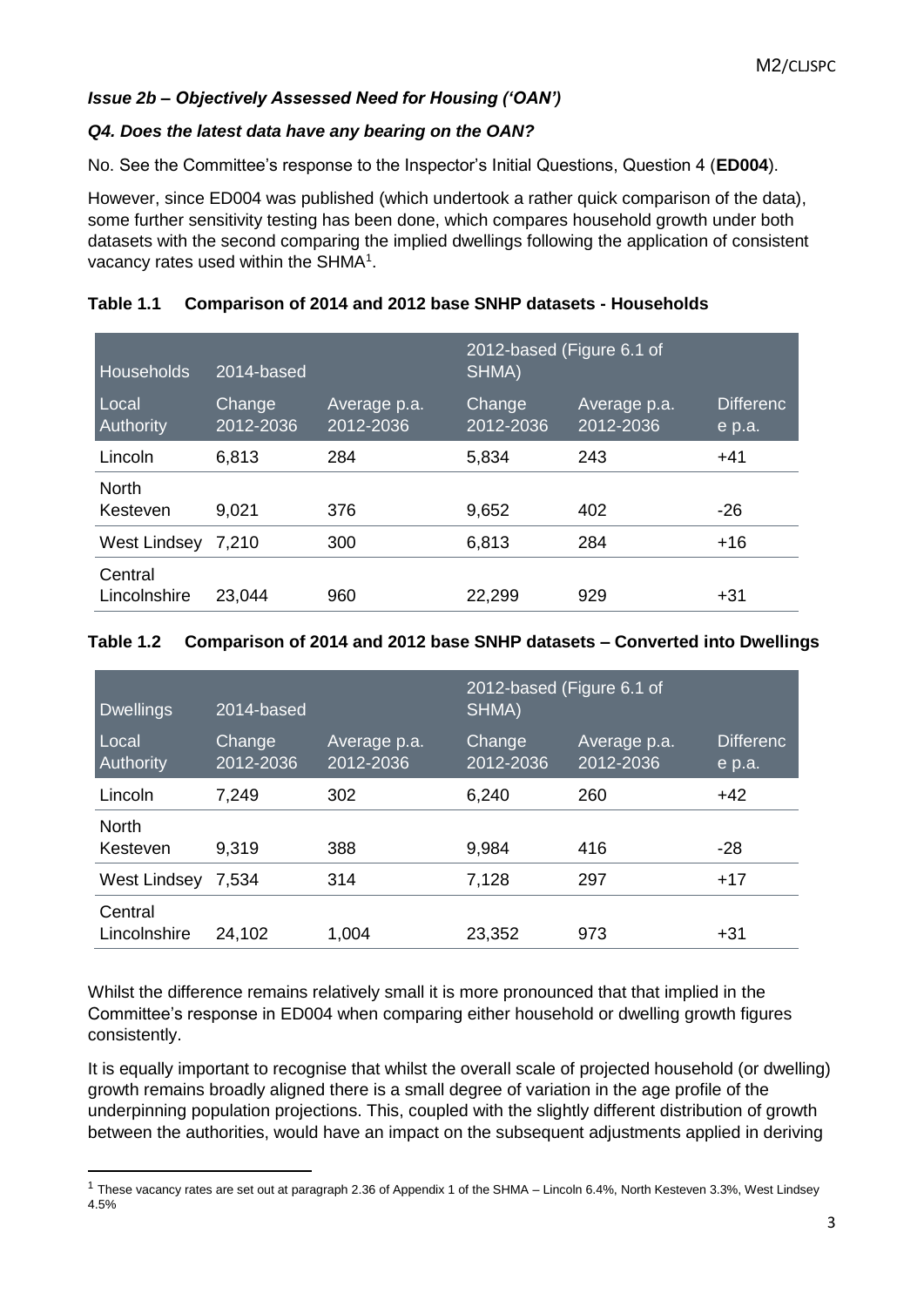the OAN with regards to adjustments to headship rates and alignment with forecast employment growth. For example, the 2014 SNPP show a slightly younger projected profile of the population than the 2012 SNPP. This may impact on the scale of assumed additional migration required to support forecast job growth and the distribution of this population into households. The scale of difference is, however, relatively minor.

Overall, the Committee's position is that the new data sets could, if a full SHMA and ENA evidence reports be re-run, result in marginal (if at all) changes to the OAN conclusions set out in the SHMA, but that it would be a disproportionate use of resources to undertake such a full re-run of the evidence, as well as considerably delay the Local Plan, to reach conclusions which are highly likely to be either the same or only slightly different from the current conclusions (and certainly within the margins of error of forecasts in any event).

#### *Q5. The baseline household projection has been adjusted upwards based on 10 year migration trends (rather than 5 years assumed in the CLG figures). Why are 10 year trends more likely to be representative of what will happen over the plan period than 5 year trends?*

The SHMA used the then latest 2012-based official projections produced by ONS/DCLG as the 'starting point' for assessing future need resulting from the projected growth in population and households<sup>2</sup>.

The 2012-based ONS / DCLG datasets draw primarily upon the historic period 2007 – 2012 as the basis for their forward projections. In the case of Central Lincolnshire the SHMA identifies that a substantial part of this period has been affected by the onset of recession.

The SHMA compared pre and post-recession levels of migration<sup>3</sup> identifying that the period 2007  $-$ 2012 saw a level of net migration which was some 42% lower than levels seen between 2001 and 2007 across Central Lincolnshire.

This lower level of migration reflected a higher level of out-migration to other parts of the UK from Central Lincolnshire. This migratory picture was again notably different to that seen prior to the recession.

In this context the SHMA considered that a trend-based projection which was primarily based upon this historic period (2007-12) would be unlikely to be adequately representative of long-term needs<sup>4</sup>.

In order to reflect the distinct pre and post-recession demographic picture the SHMA used a longer-term period from which to derive trend-based projections spanning the period 2002 – 2012 as a basis from which to project forward future demographic growth. This presented a more balanced picture of likely future needs, off-setting the concerns around the unduly pessimistic demographic picture presented post-recession<sup>5</sup>.

This position is supported by the latest PAS Guidance on calculating OAN, which observes with regard to the base period used in the latest official projections [2012 based projections in this context] *'covers all of the last recession, in which migration was severely suppressed as many households were unable to move'.* The PAS Guidance goes on to highlight that where related

<sup>2</sup> Document Number 040 Reference E008 paragraph 6.10

<sup>3</sup> Document Number 040 Reference E008 Figure 4.8

<sup>4</sup> Document Number 040 Reference E008 paragraphs 6.15 – 6.28

<sup>5</sup> Document Number 040 Reference E008 paragraphs 9.13 – 9.15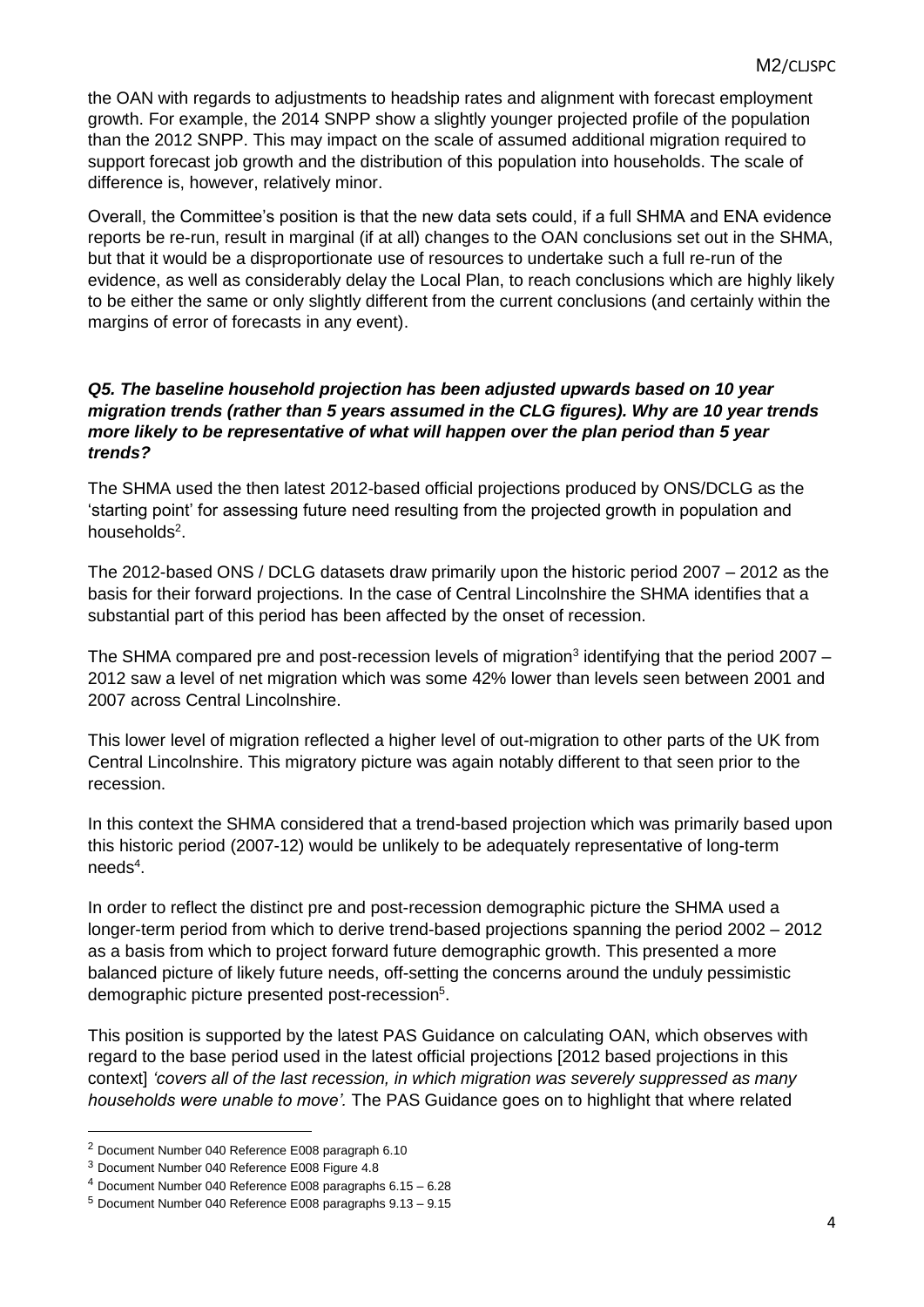issues are observed *'a 10-to-15 year base period should provide more stable and more robust projections than the ONS's five years.'<sup>6</sup>*

The SHMA considers that this is appropriate in the context of both reduced levels of development following the recession in Central Lincolnshire and the impact of an economic period over more recent years during which jobs were lost in the area<sup>7</sup>. This position is considered further in response to Q6.

*Q6. Figure 6.2 of the SHMA illustrates that levels of net internal migration were higher between 2001-07 than from 2007-12 (on which the DCLG projections are based). What factors caused the higher levels of internal migration pre-2007? What evidence is there to suggest that these factors will underpin a higher rate of internal migration over the plan period going forward?*

# *What factors caused the higher levels of internal migration pre-2007?*

Consideration was given within the SHMA to factors which are likely to have influenced the distinct demographic picture seen pre and post 2007 in Central Lincolnshire<sup>8</sup>. It was observed on the basis of the evidence contained within the Economic Needs Assessment (ENA) that the economy of Central Lincolnshire was notably different pre and post-recession with strong job growth recorded between 1998 and 2008 but a decline in employment between 2009 and 2012<sup>9</sup>.

Alongside a picture of stronger economic growth leading up to 2007 it is apparent that across Central Lincolnshire levels of housing completions were also on average notably higher than that seen from 2008/09 onwards<sup>10</sup>. The SHMA considered the correlation between net completions and migration identifying a comparatively strong relationship between the two factors<sup>11</sup>. The conclusion being reached that underlying levels of net migration within the area have been influenced by the delivery of housing.

# *What evidence is there to suggest that these factors will underpin a higher rate of internal migration over the plan period going forward?*

The ENA considers in detail likely future levels of job growth across Central Lincolnshire, concluding a baseline level of 9% growth in employment.

The baseline level of job growth forecast is slightly lower than that seen pre-recession, approximately 630<sup>12</sup> jobs per annum compared to a pre-recession rate of 870 jobs per annum, it evidently assumes a return to a growing economy which was associated with higher levels of net migration and population growth.

The Adjusted Scenario (Higher Growth) implies a level of job growth over the period to 2030 which closely aligns with that seen during the pre-recession period<sup>13</sup>, an unrealistic scenario in the view of the Committee.

<sup>&</sup>lt;sup>6</sup> 'Objectively Assessed Need and Housing Targets Technical advice note - Second edition', PAS, July 2015

<sup>7</sup> Document Number 040 Reference E008 paragraphs 6.40 and 9.42

<sup>8</sup> Document Number 040 Reference E008, Section 4 considers historic demographic and economic evidence noting the distinction between pre and post-recession periods.

<sup>9</sup> Document Number 040 Reference E008 Figure 4.22 and paragraph 4.50

<sup>10</sup> Document Number 040 Reference E008 Figure 5.10

<sup>11</sup> Document Number 040 Reference E008 Figure 5.13

<sup>12</sup> This level of job growth is presented over the full Plan period 2012 – 2036 and set out at Figure 4.26 of Document Number 040 Reference E008. The baseline forecasts suggest a slightly higher level of job growth over the period 2012 – 2030 based directly upon the Oxford Economics forecasts as shown at Figure 4.25 of Document Number 040 Reference E008

<sup>&</sup>lt;sup>13</sup> Document Number 040 Reference E008 Paragraph 4.64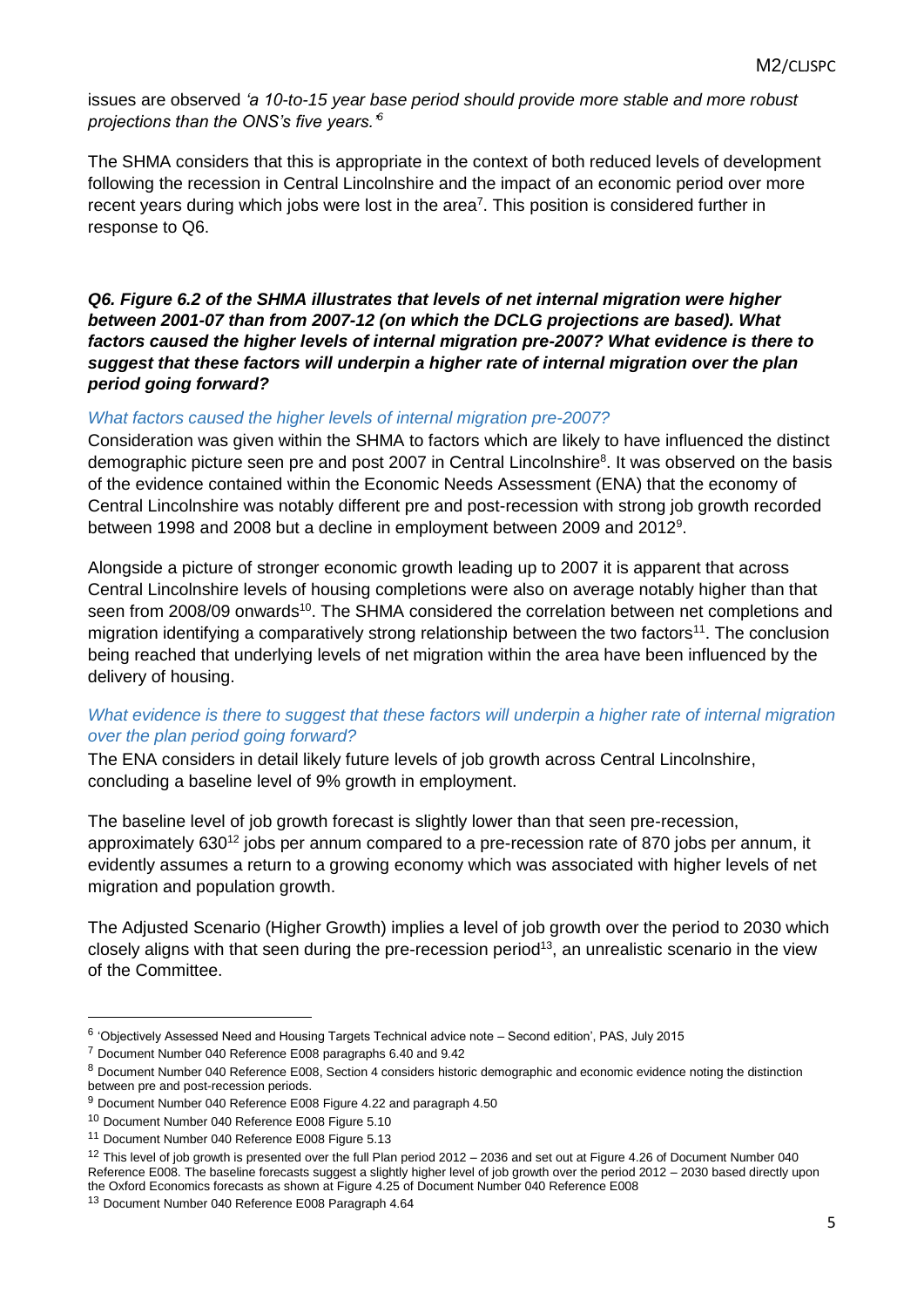The Plan seeks to accommodate for the projected growth in the population associated with both a return to longer-term migration trends and forecast employment growth through a sufficient level of housing provision. The projected growth in the population will therefore, it is anticipated and planned for, be supported through a return to stronger levels of net housing development facilitated by the certainty provided by the Local Plan housing policies.

# *Q7. Is the increase in the OAN to account for Unattributable Population Change reasonable and justified?*

To be clear, it is only the lower end of the range of OAN that has been increased to account for UPC, not the housing target because that is based on employment forecasts.

Nevertheless, the SHMA confirmed that the overall scale of UPC was relatively minor across Central Lincolnshire<sup>14</sup>. Figure 4.9 of the SHMA identifies a total UPC of some 1,125 persons between 2001 and 2011, equivalent to around 4% of all population change over this period.

The impact of including UPC in the forward projections is also shown in the SHMA to represent a marginal scale of difference<sup>15</sup>. As shown when comparing the modelled outputs using POPGROUP of the 10 Year Past Growth Scenario excluding and including UPC as shown in Figures 6.8 and 6.10 of the SHMA, the key outputs of which are duplicated in Table 1.1.

|                                                                         | Change 2012 - 2036   |                             | Average per year     |                  |  |
|-------------------------------------------------------------------------|----------------------|-----------------------------|----------------------|------------------|--|
|                                                                         | Population<br>Change | <b>Households</b><br>Change | <b>Net Migration</b> | <b>Dwellings</b> |  |
| 10 Year Past<br>Growth<br>Scenario<br>(excluding<br>$UPC$ <sup>16</sup> | 56,404               | 31,339                      | 2,054                | 1,367            |  |
| 10 Year Past<br>Growth<br>Scenario<br>(including<br>$UPC$ <sup>17</sup> | 57,452               | 31,777                      | 2,086                | 1,387            |  |

# **Table 1.1: The impact of Including / Excluding UPC on the 10 Year Past Growth Scenario – Central Lincolnshire**

*Source: Data extracted from Figures 6.8 and 6.10 of the Central Lincolnshire SHMA (2015)*

Recognising that across Central Lincolnshire the impact of including UPC represented a marginal uplift on the demographic projection of need it was considered prudent, in the context of an absence of a clear and consistent position in the application of the PPG, to allow for the implied

<sup>14</sup> Document Number 040 Reference E008 paragraph 4.22

<sup>15</sup> Document Number 040 Reference E008 paragraph 6.40

<sup>16</sup> Popgroup modelling outputs from Figure 6.8 of Document Number 040 Reference E008

<sup>17</sup> Popgroup modelling outputs from Figure 6.10 of Document Number 040 Reference E008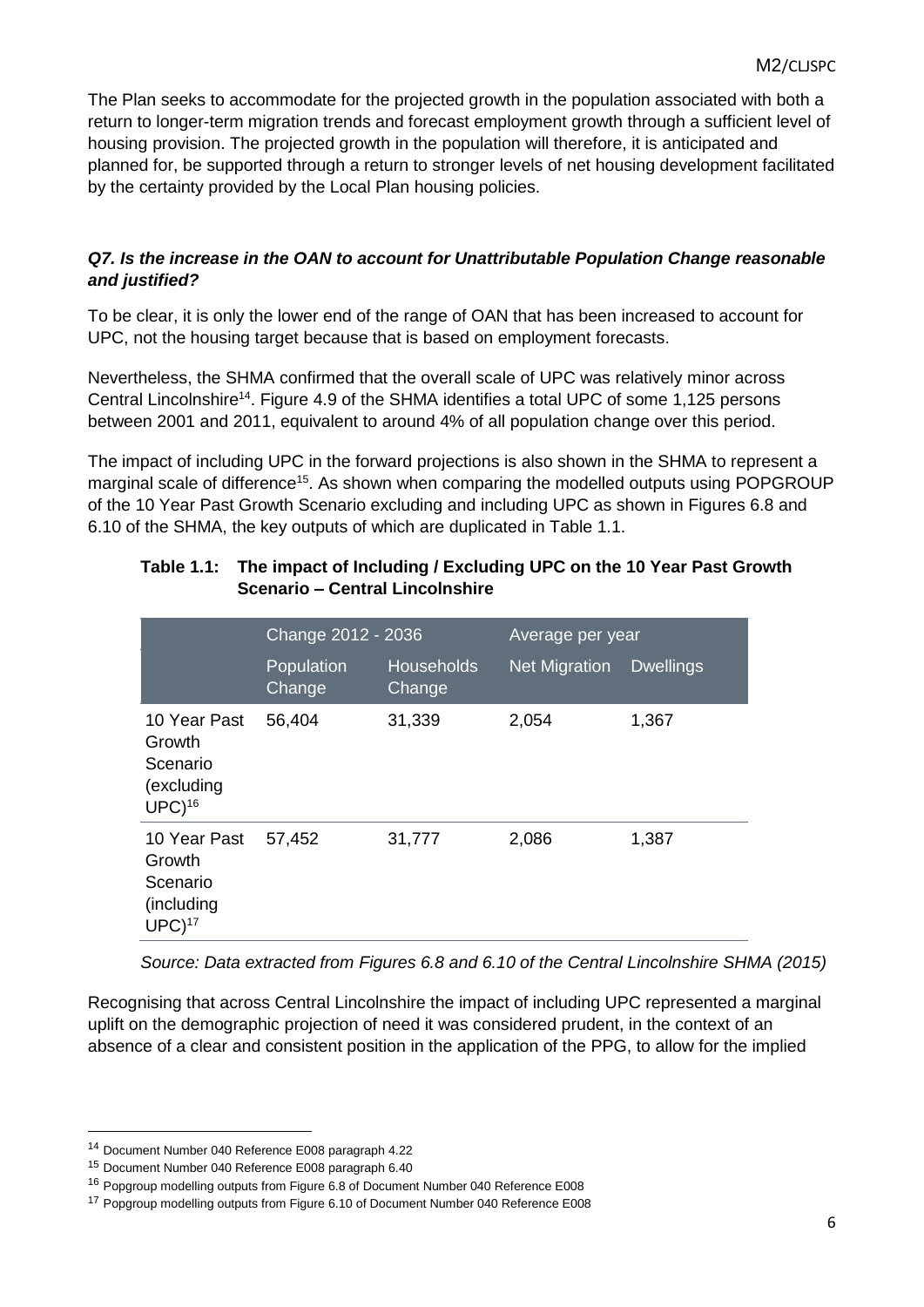modest increase. This approach was considered both reasonable and justifiable on the basis of the information available at the time the SHMA was prepared<sup>18</sup>.

It is recognised that following the preparation of the SHMA a number of Local Plan Inspectors have concluded that UPC should not be used to adjust migration levels in the projection of future needs, with this position reinforced by the ONS's continued exclusion of UPC from its SNPP projections, including the 2014 based dataset. For example, the Eastleigh and Rochdale<sup>19</sup> Local Plan Inspectors have both dismissed the inclusion of UPC as a justification for elevating projections of housing need with the Aylesbury Vale and Arun<sup>20</sup> Local Plan Inspectors equally dismissing its inclusion as a justification for reducing the assessment of housing need. By contrast, however, the Inspector considering the Cornwall Local Plan<sup>21</sup> considered it appropriate to account for UPC in parallel with the use of longer-term migration period to arrive at a variant demographic 'starting point'.

In the context of the concluded OAN it is important to recognise that the inclusion or exclusion of UPC does not have a direct bearing on the range of need associated with supporting forecast employment growth scenarios which forms the basis for the recommended OAN range in the SHMA and the subsequent housing target in Policy LP3.

The only material consideration is that, if the Inspector deems the UPC should not be used to adjust migration levels, then this further extends the numerical difference between the 'demographic' based conclusions in the SHMA and the 'employment forecasts' based conclusions (with the latter, being the highest, ultimately being used to determine the plan's housing target).

# *Q8. Is the return to previously higher household formation rates for younger people (aged 20-39) reasonable and justified?*

The PPG suggests that adjustment to demographic factors, with specific reference to household formation rates, may be required to reflect factors which are not captured in past trends. The PPG specifically identifies that for example: *'formation rates may have been suppressed historically by under-supply and worsening affordability of housing'.* 

In the analysis of market signals the SHMA considered both of these aspects for Central Lincolnshire<sup>22</sup>. As set out in response to the questions above it was identified that over recent years in particular the net supply of housing had fallen someway below Plan targets. Equally within the SHMA it was apparent from a review of historic trends that the affordability ratio for each of the Central Lincolnshire authorities had increased, in particular since 2001<sup>23</sup>.

The SHMA examined the historic and projected household formation rates of different age groups for each of the component authorities within Central Lincolnshire<sup>24</sup>. It was identified that a number of the younger age groups had seen household formation rates fall between the Census years and that in a number of cases the 2012 SNHP projected a continuation of rates seen in 2011 or indeed a further assumed reduction in the propensity to form households.

<sup>18</sup> Document Number 040 Reference E008 paragraph 6.107

<sup>19</sup> 'Report to Rochdale Metropolitan Borough Council on the Examination into the Rochdale Core Strategy', August 2016

<sup>&</sup>lt;sup>20</sup> Inspector's correspondence with the Council 'IDED18 OAN Conclusions' (February 2016)

<sup>21</sup> 'Cornwall Local Plan Strategic Policies, Inspector's Report', September 2016

<sup>22</sup> Document Number 040 Reference E008 Figures 5.7 - 5.9 consider affordability ratios over time and the analysis at paragraphs 5.26 –

<sup>5.52</sup> consider historic rates of development in the context of plan targets.

<sup>23</sup> Document Number 040 Reference E008 Figure 5.8

<sup>24</sup> Document Number 040 Reference E008 Figures 6.15 – 6.17)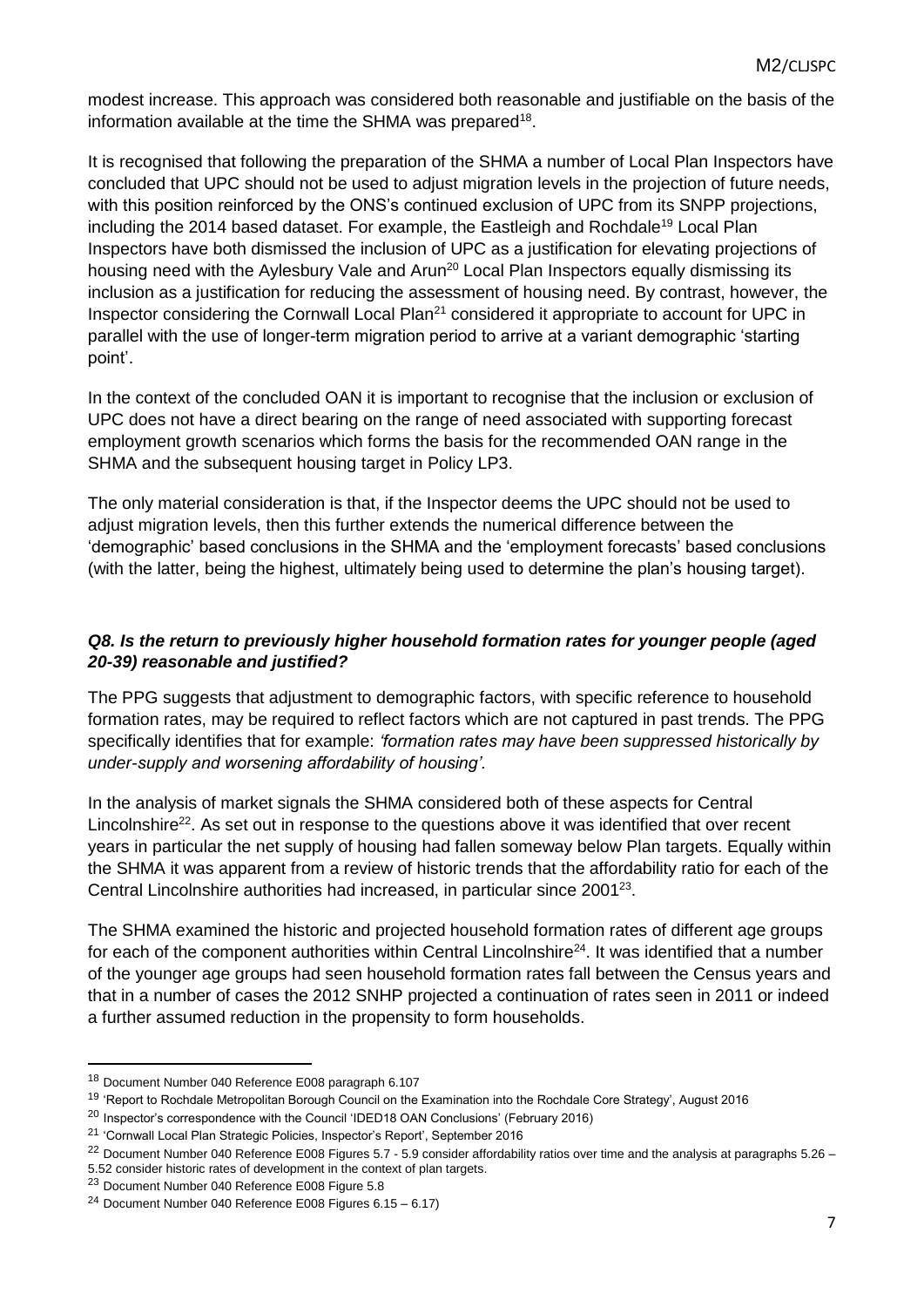On this basis the SHMA applied a sensitivity test examining the impact of returning headship rates in the 2012 SNHP to levels seen in 2001 for younger households where this was not already assumed within the projection<sup>25</sup>.

As set out in the SHMA<sup>26</sup> a return to 2001 rates was considered appropriate with this period representing a time at which the ratio between house prices and earnings was at the long-term average with this representing a less constrained period for younger households to exercise the choice to form a new household.

The applied adjustment used within the SHMA, which sees a return to previously higher household formation rates for the selected age groups therefore represents a positive adjustment which takes into consideration evidence that within Central Lincolnshire the household formation rates of younger households have been suppressed historically by under-supply and worsening affordability of housing. The justification for this approach is further considered in the response to the next question.

# *Q9. Is it appropriate to use adjustments to household formation rates of younger people (aged 20-39) as a mechanism for responding to worsening market signals? Is the level of uplift appropriate?*

It is appropriate to use adjustments to household formation rates of younger people as a mechanism for responding to worsening market signals.

The Government within its Explanatory Notes to the Housing and Planning Act 2016 indicates a link between the impacts of worsening affordability coupled with a failure to provide sufficient numbers of homes and falling rates of home ownership and increasing numbers of concealed younger households. Within the policy background to the Act the Government references a number of statistics including the English Housing Survey, which confirms that the proportion of under 40 year olds who own their own home has fallen by a third from 61% to 38% and ONS statistics which indicate that as of 2014 26% of people aged 20 to 34 were still living with parents. The Act puts in place various tools and requirements of local authorities aimed at addressing these statistics to deliver against the Government's manifesto commitment to '*build more homes that people can afford'*.

The analysis of market signals contained within the SHMA<sup>27</sup> confirms that there was evidence of worsening symptoms of affordability resulting from an imbalance between the supply and demand for property that has occurred in particular since the turn of the century.

The SHMA considers that housing market factors, including affordability, are most likely to have impacted on younger households with regards to their capacity and ability to form households in Central Lincolnshire<sup>28</sup>. The adjustment to household formation rates of younger people therefore responds to the analysis undertaken in the SHMA which highlights that rates have been suppressed as a result of market factors which can be traced back to the turn of the century. The application of an adjustment to household formation rates ensures that the worsening market signals that have beset Central Lincolnshire over more recent years do not constrain future estimates of housing need. The adjustment made allows a return to a healthier and more

<sup>25</sup> Document Number 040 Reference E008 paragraphs 6.46 – 6.63

<sup>&</sup>lt;sup>26</sup> Section 6 of Document Number 040 Reference E008 includes a detailed consideration of historic household projection and household formation rates.

<sup>27</sup> Document Number 040 Reference E008 Section 5

<sup>28</sup> Document Number 040 Reference E008, paragraph 6.56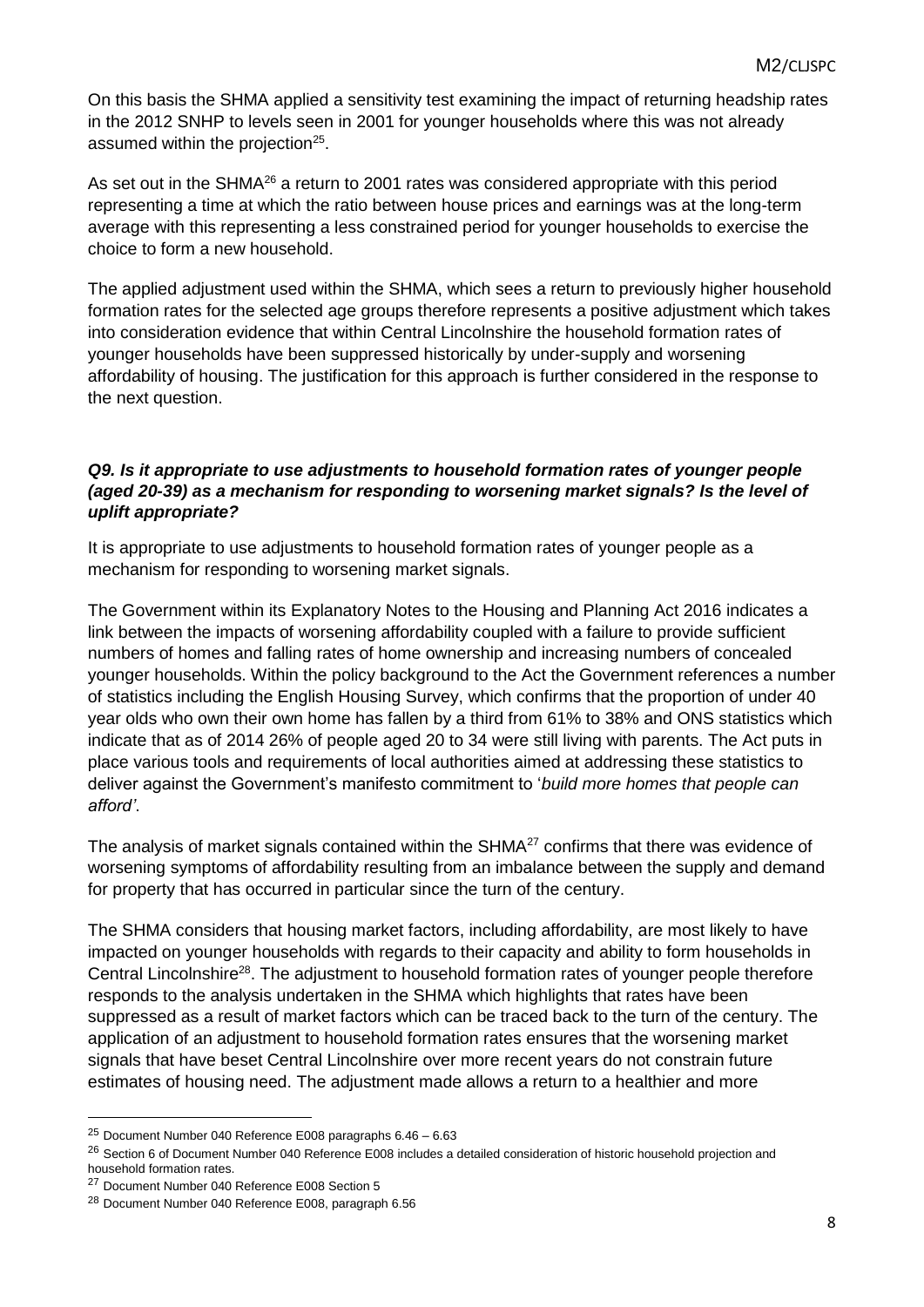sustainable set of housing market conditions, thereby positively responding to worsening market signals.

# *Is the level of uplift appropriate?*

In the context of the methodology applied the level of uplift is considered appropriate and has been found to be justified by other Local Plan Inspectors. It has been calculated based on an assessment of market signals in Central Lincolnshire and the harmful impacts that these have had on household formation for younger people. The SHMA identifies that a number of market signals in Central Lincolnshire have worsened since the turn of the century<sup>29</sup>, which in turn are considered likely to have constrained household formation levels in younger age cohorts.

The level of uplift specifically addresses these worsening conditions and enables the modelled housing need figure to reflect a return to 2001 levels of household formation.

The adjustment applied resulted in an uplift of between 3% and 5%, dependent upon the demographic scenario to which it was applied $30$ . The adjustment is the output of a technical modelling exercise which is considered reasonable in the SHMA in the context of the analysis of market signals and the associated justification for a moderate uplift<sup>31</sup>.

The application of the adjustment to household formation rates of younger households is also an approach which has been accepted through the examination of Local Plans elsewhere in England. For example a comparable methodology to that used within the Central Lincolnshire SHMA has been accepted by the Inspector examining the Arun Local Plan. He concluded the appropriateness of such an adjustment in deriving the OAN<sup>32</sup>. Equally the Inspector examining the Horsham Local Plan, which has subsequently been adopted, concurred with the appropriateness of an adjustment to the household formation rates of younger people by way of a response to market signals $^{33}$ .

# *Q10. Has the assessment of housing need adequately taken market signals into account, including in respect of land prices, house prices, rents, affordability, rate of development and overcrowding (PPG Ref 2a-030-20140306). Should any specific uplift be made to the OAN?*

Section 5 of the SHMA presents analysis of each of the six market signals referenced within the PPG. Consideration is given to the relative performance of each of the Central Lincolnshire authorities using the latest data available at the time the SHMA was prepared in 2015 and through a consideration of historic trends.

Whilst detailed analysis is undertaken using the data available for each of the Central Lincolnshire authorities comparison is also made with national (England) indicators as well as other neighbouring authorities to Central Lincolnshire for key indicators. The relative performance of the Central Lincolnshire authorities against key market signals is summarised in Figure 5.21 of the SHMA (showing the relative performance by ranking authorities).

The SHMA concludes on the basis of this analysis that taken as a whole *'Central Lincolnshire has not seen a significant worsening of market signals, compared to neighbouring authorities and the national context.'* The SHMA does conclude, however, that there *'has been a limited worsening in* 

<sup>29</sup> Document Number 040 Reference E008 paragraphs 5.73 – 5.76

<sup>30</sup> Figure 6.20 of Document Number 040 Reference E008

<sup>31</sup> Document Number 040 Reference E008 paragraph 9.24

<sup>&</sup>lt;sup>32</sup> Inspector's correspondence with the Council 'IDED18 OAN Conclusions' (February 2016), paragraph 1.21

<sup>33 &#</sup>x27;Report to Horsham District Council on the Examination into Horsham District Planning Framework', October 2015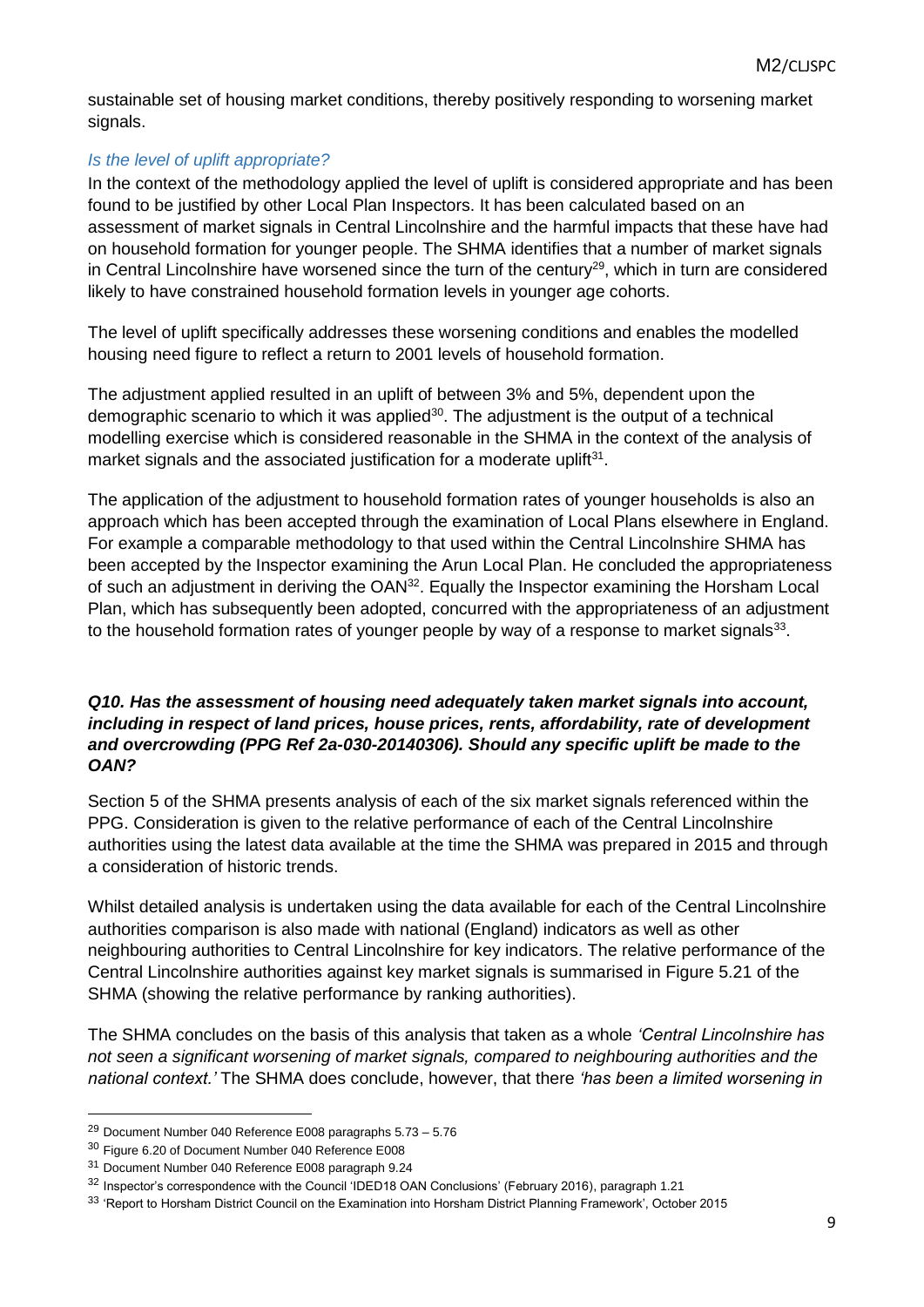*some market signals – primarily house prices and affordability, in Lincoln in particular'<sup>34</sup> ,* which may justify a moderate or modest uplift against the level of housing implied by the household projections, reflecting the guidance of the PPG.

The SHMA also recognises through its consideration of market signals that the relatively low levels of development seen over more recent years has generated a backlog against historic plan targets, which *'could have implications for both projected population change and household formation'.<sup>35</sup>*

In deriving the OAN the SHMA considers the uplift associated with the adjustments to household formation rates of younger households, coupled with an assumed return to more positive net migration assumptions to represent a reasonable basis for understanding the scale of need implied by demographic factors and the evidence of some worsening in a number (but not all) market signals<sup>36</sup>.

# *Should any specific uplift be made to the OAN?*

Within the calculated OAN in the SHMA no separate adjustment was made to directly represent a further uplift directly associated with market signals. It is recognised that a number of Local Plan Inspectors have sought to apply specific % uplifts to respond to evidence of worsening market signals<sup>37</sup>. The application of these uplifts alongside other adjustments to the demographic starting point has not, however, been consistent. This reflects the PPG's recognition that establishing future need for housing *'is not an exact science'<sup>38</sup>* or that there is a single approach that will provide a definitive answer. This was also reinforced through a recent High Court judgment which confirmed that the calculation of the OAN *'is a statistical exercise involving a range of relevant data for which there is no one set methodology, but which will involve elements of judgement about trends and the interpretation and application of the empirical material available.'<sup>39</sup>*

Whilst no specific uplift has been applied in the SHMA it is important in this context to recognise that the concluded OAN range 1,540 – 1,780 associated with supporting job growth within the SHMA is acknowledged in the evidencing of the OAN as representing a positive adjustment from the DCLG 'starting point' projections but also an uplift from the adjusted demographic projection<sup>40</sup>. Indeed the OAN range represents an uplift of between 7.5% and 24% against the adjusted demographic scenario which takes account of both a return to stronger levels of net migration and the adjustments to household formation rates (the uplift against the household projection starting point is some 58% - 83%).

This scale of adjustment from the demographic projection of need compares reasonably to the scale of adjustment applied by Local Plan Inspectors where a prescribed % uplift has been the preferred approach.

The SHMA concludes that both ends of the OAN range associated with supporting job growth would represent a boosting of long-term housing supply*.* In this context the absence of a separate specific uplift related to market signals is considered appropriate, it being captured by the other

<sup>34</sup> Document Number 040 Reference E008 paragraph 5.74

<sup>35</sup> *Ibid,* paragraph 5.76

<sup>36</sup> Document Number 040 Reference E008 paragraph 9.24

<sup>&</sup>lt;sup>37</sup> For example the Inspector examining the Eastleigh Local Plan applied a 10% uplift to the demographic projections in response to market signals. The same uplift was also recommended by the Inspector examining the Uttlesford Local Plan

<sup>38</sup> PPG Reference ID: 2a-014-20140306

<sup>39</sup> Borough Council of Kings Lynn and West Norfolk v Secretary of State for Communities and Local Government, ELM Park Holdings Ltd, [2015] EWHC 2464 (Admin)

<sup>40</sup> Document Number 040 Reference E008 paragraph 9.36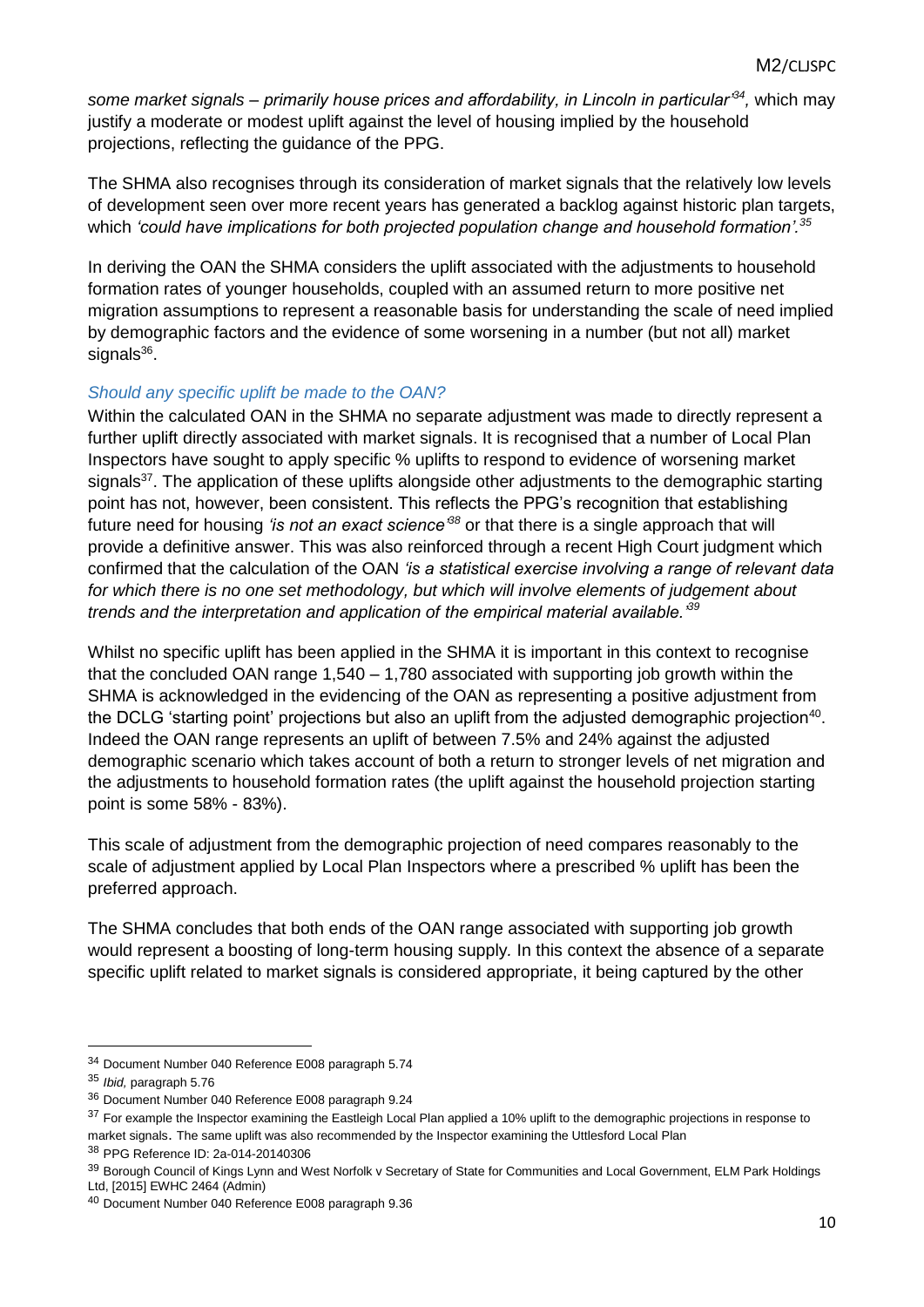adjustments and uplifts accounted for in the concluded OAN range linked to the employment growth forecasts.

Overall it is considered that the cumulative scale of adjustments applied in deriving the OAN range result in a level of concluded need which would make a positive response, if delivered, to addressing recognised modest issues associated with market signals, affordability and previous under-provision as well as the other factors required through the PPG to derive the full OAN.

*Q11. What factors underpin the difference between the Experian Economic Forecasts and the Oxford Economics Forecasts for total job creation? Why are they so different? Why does the Oxford Economics baseline provide the more robust set of data and why has it been used? Is this justified? Applying the Oxford Economics baseline, what would be the requirement for new employment land?*

# *What factors underpin the difference between the Experian Economic Forecasts and the Oxford Economics Forecasts for total job creation?*

The Economic Needs Assessment<sup>41</sup> (ENA) which informed the SHMA $42$  is based on three sets of baseline forecasts of employment growth in Central Lincolnshire between 2012 and 2030 – two baseline forecasts from Experian (from two separate releases) and one from Oxford Economics.

There are differences between the levels of employment growth forecast in the Experian Economic Forecasts and the Oxford Economic Forecasts. At the Central Lincolnshire level the Experian Models estimate that employment will grow by 15% to 16% (some 19,960 to 21,420 additional jobs) while the Oxford Economic Model estimates that employment will grow by 9% (some 12,200 additional jobs). The Experian Model forecasts are also more buoyant at the national level (+19% in both Experian forecasts compared to +14% in the Oxford Economic Model).

There are two factors which contribute to the difference between the models at the local level:

- The level of employment growth forecast for each Local Authority Area within Central **Lincolnshire**
- The level of employment growth forecast for each sector

Each of these factors in discussed in turn below.

# *Differences by Local Authority*

The Experian Economic Forecasts show a higher level of employment growth in each Local Authority area than the Oxford Economics Forecasts as shown in the table below. This applies to Lincoln in particular where employment growth has been low historically. Further analysis suggests that the distribution of employment growth in the Experian model aligns closely to the distribution of the current employment base, while the Oxford Economics model are more closely aligned to the distribution of historic employment growth (i.e. between 1998 and 2008).

# **Figure 1.1: Employment Forecasts by Local Authority Area (% Change, 2012- 2030)**

**Employment Forecasts by Local Authority Area (% Change, 2012-2030)**

<sup>1</sup> <sup>41</sup> Document Number 034 Reference E003

<sup>42</sup> Document Number 040 Reference E008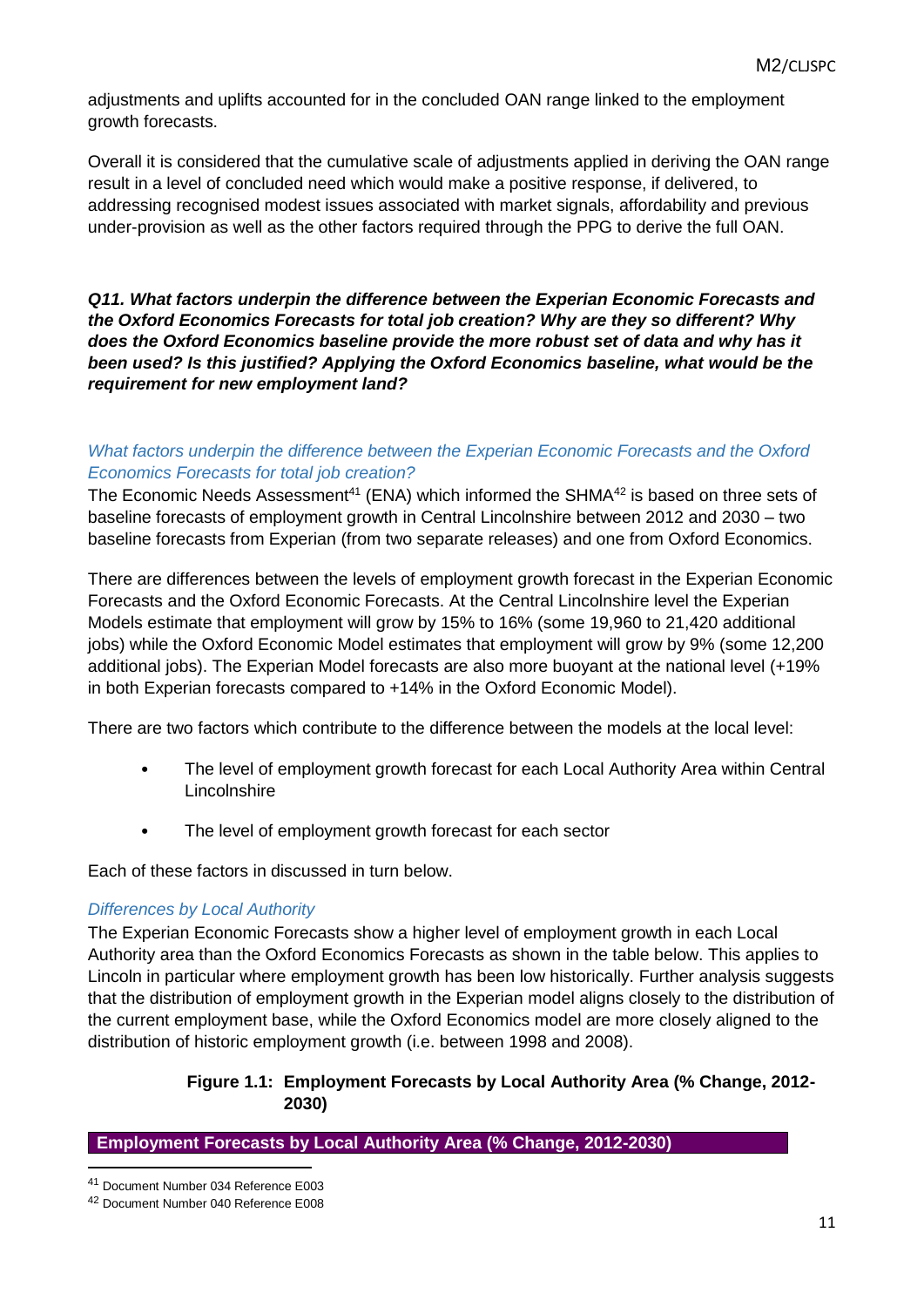| Area                                                                    | <b>Oxford Economics</b> | Experian 1 | Experian 2 |  |  |
|-------------------------------------------------------------------------|-------------------------|------------|------------|--|--|
| Lincoln                                                                 | 7%                      | 14%        | 18%        |  |  |
| North Kesteven                                                          | 11%                     | 16%        | 12%        |  |  |
| West Lindsey                                                            | 11%                     | 15%        | <b>20%</b> |  |  |
| Source: Economic Needs Assessment (Document 040 Reference E008), Oxford |                         |            |            |  |  |
| Economics, Experian                                                     |                         |            |            |  |  |

# *Differences by Sector*

1

Both the Experian and Oxford Economics Models largely forecast that the same sectors will grow or decline<sup>43</sup>. The main difference relates to the magnitude of the uplift forecast for sectors that are growing.

As set out in the table below, the higher levels of growth in the first set of Experian forecasts when compared to Oxford Economics are driven by:

- Professional and other private services (+8,540 in Experian compared to +5,276 in Oxford Economics)
- Public services (+6,900 in Experian compared to +2,235 in Oxford Economics)
- Accommodation, food and recreation (+3,660 in Experian compared to +1,990 in Oxford Economics)

However, in the second set of Experian forecasts, the growth forecasts have been revised downwards for the public sector (from +6,900 to +3,070), and this has been compensated for by even higher levels of growth in:

- Professional and other private services (+11,790 in Experian compared to +5,276 in Oxford Economics)
- Construction (+3,780 in Experian compared to +2,326 in Oxford Economics)
- Wholesale and retail (+3,910 in Experian compared to +1,677 in Oxford Economics)

 $43$  The main exceptions are: (i) The Oxford Economics model forecasts that employment in public administration and defence, finance and insurance and utilities will decline (where as these sectors are forecast to grow in the Experian Model); (ii) The second batch of forecasts from Experian indicate that transport and storage will decline (where as the first batch of forecasts from Experian and the Oxford Economics Model forecast that these sectors will grow). While these differences contribute to the overall difference in employment growth levels, the contribution is minimal.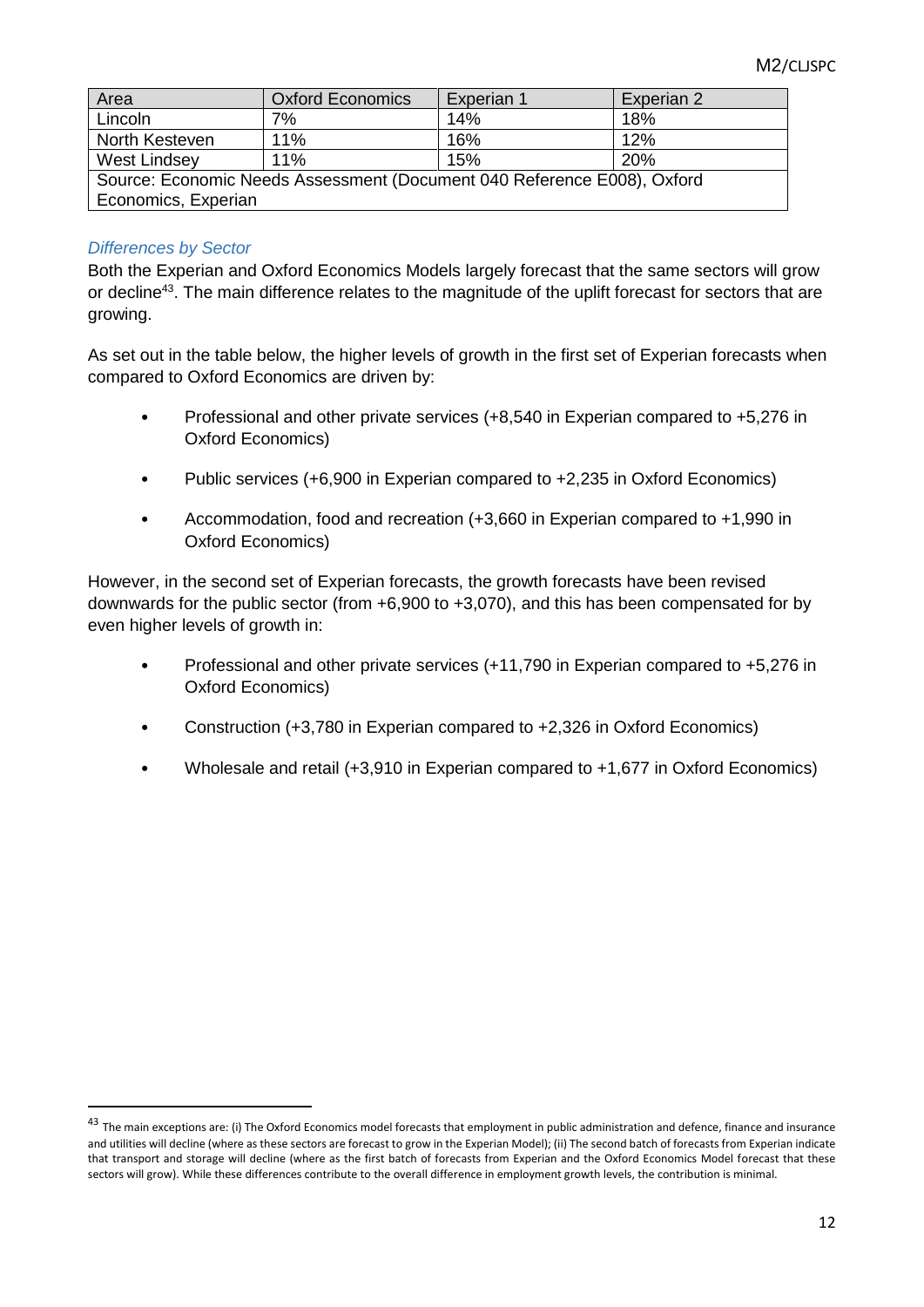| Employment Forecasts by Sector (No. Change, 2012-2030)                                |           |            |            |  |  |  |
|---------------------------------------------------------------------------------------|-----------|------------|------------|--|--|--|
| Sector                                                                                | Oxford    | Experian 1 | Experian 2 |  |  |  |
|                                                                                       | Economics |            |            |  |  |  |
| Professional and other private                                                        | $+5,276$  | $+8,540$   | $+11,790$  |  |  |  |
| services                                                                              |           |            |            |  |  |  |
| <b>Public services</b>                                                                | $+2,235*$ | $+6,900$   | $+3,070$   |  |  |  |
| Accommodation, food services,                                                         | $+1,994$  | $+3,660$   | $+3,630$   |  |  |  |
| recreation                                                                            |           |            |            |  |  |  |
| Construction                                                                          | $+2,326$  | $+2,840$   | $+3,780$   |  |  |  |
| Wholesale and retail                                                                  | $+1,677$  | $+1,480$   | $+3,910$   |  |  |  |
| Information and communication                                                         | $+807$    | $+510$     | $+990$     |  |  |  |
| Transport and storage                                                                 | $+492$    | $+480$     | Forecast   |  |  |  |
|                                                                                       |           |            | decline    |  |  |  |
| <b>Utilities</b>                                                                      | Forecast  | $+260$     | $+510$     |  |  |  |
|                                                                                       | decline   |            |            |  |  |  |
| Finance and insurance                                                                 | Forecast  | $+160$     | $+60$      |  |  |  |
|                                                                                       | decline   |            |            |  |  |  |
| $+27,740$<br><b>Total Net Growth</b><br>$+21,170$<br>$+14,807$                        |           |            |            |  |  |  |
| Source: Economic Needs Assessment (Document 040 Reference E008), Oxford               |           |            |            |  |  |  |
| Economics, Experian                                                                   |           |            |            |  |  |  |
| **Note this is based on growth in education and health and social work and decline in |           |            |            |  |  |  |

#### **Figure 1.2: Employment Forecasts by Sector (No. Change, 2012-2030)**

There are also differences in the magnitude of job losses in sectors which are forecast to decline in the Oxford Economics and Experian models, although this has less of an impact on the overall

public administration and defence to ensure figure is comparable with the Experian

#### *Why are they so different?*

difference.

definition of public services

It is not unusual for employment forecasts to vary between models and this is a common challenge that has been raised at other Local Plan Examinations across the Country.

The forecasts are produced using bespoke forecast models and underpinning assumptions. In most cases, these begin with an assumption with regards to the potential level of growth in the national economy, which is then broken down to local economy forecasts.

The models and the resulting forecasts depend on two factors:

- A view on the level of national employment growth (which varies in both of the Experian and Oxford Economic forecasts used in this study)
- A view on how this will be distributed sectorally and locally (which again varies in the Experian and Oxford Economic forecasts used in this study)

Therefore, an optimistic forecast could be based on high levels of national growth and/or a higher proportion of growth being allocated to a particular geography.

#### *Why does the Oxford Economics baseline provide the more robust set of data and why has it been used? Is this justified?*

The decision to use the Oxford Economics baseline was based on the comparison of the three forecasts, analysis of data on the historic performance of the Central Lincolnshire economy and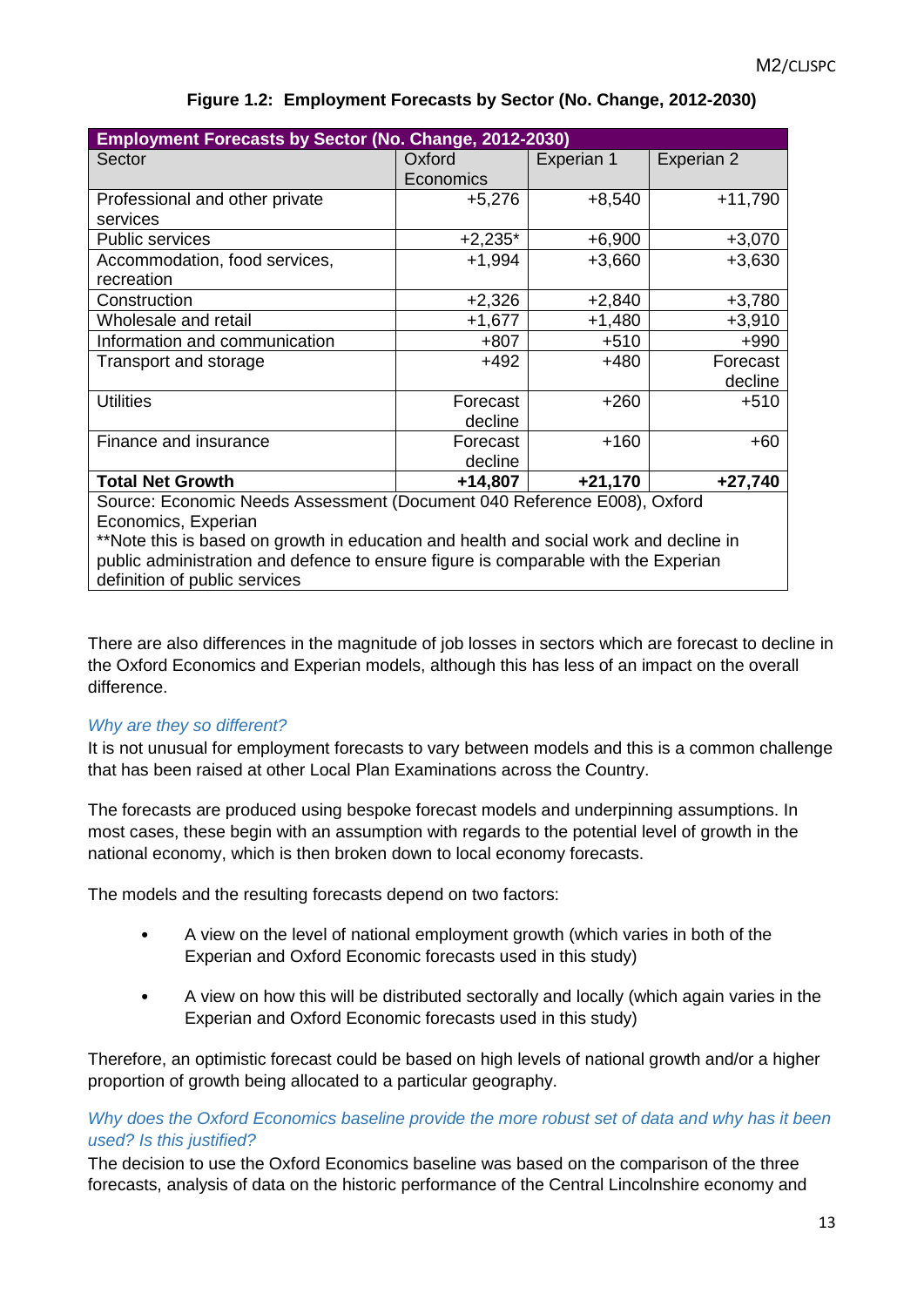intelligence gathered through the consultations conducted as part of the Economic Needs Assessment. In summary, the decision was based on the following factors:

- The scale of growth forecast in the Oxford Economics Model is more realistic given the area's historic employment performance and indications that business confidence and growth is expected to slow in the interim period (from 2014)
- The volatility and significant differences between the two Experian forecasts, particularly with regards to the sectoral and geographical distribution of employment growth.

As set out in the table below, the Experian forecasts would require Central Lincolnshire to exceed the average annual level of employment growth secured during a period of sustained growth nationally (requiring between 1,098 and 1,190 additional jobs per year on average, compared to the 870 delivered per year between 1998 and 2008). In the case of Lincoln, the average annual increase would need to be almost three times as high as the increase delivered in the City between 1998 and 2008 to meet the Experian Forecasts. The forecasts also indicate that Lincoln would experience the highest level of employment growth of the three Central Lincolnshire Local Authorities in actual terms, which does not align with historic trends.

The scale of the challenge increases when trends from 2009 and 2015 are taken into account. This shows that between 2009 and 2015, on average, Central Lincolnshire has underperformed both the Oxford Economics and the Experian Forecasts.

| <b>Comparison of Historic Growth and Employment Forecasts (Average annual</b><br>change, 2012-2030) |           |                        |                  |            |            |  |
|-----------------------------------------------------------------------------------------------------|-----------|------------------------|------------------|------------|------------|--|
|                                                                                                     |           | <b>Historic Growth</b> | <b>Forecasts</b> |            |            |  |
| Area                                                                                                | 1998-2008 | 2009-                  | Oxford           | Experian 1 | Experian 2 |  |
|                                                                                                     |           | 2015*                  | Economics        |            |            |  |
| Lincoln                                                                                             | $+140$    | $+0$                   | $+200$           | +469       | $+583$     |  |
| North Kesteven                                                                                      | $+450$    | $+167$                 | $+291$           | $+402$     | $+297$     |  |
| <b>West Lindsey</b>                                                                                 | $+280$    | $+333$                 | $+186$           | $+228$     | $+308$     |  |
| <b>Central Lincolnshire</b><br>+870<br>$+500$<br>$+678$<br>$+1,098$                                 |           |                        |                  |            | $+1,190$   |  |
| Source: Economic Needs Assessment (Document 040 Reference E008), Oxford                             |           |                        |                  |            |            |  |
| Economics, Experian                                                                                 |           |                        |                  |            |            |  |

\*Since the publication of the ENA, further employment statistics have been released which allow the average annual growth up to 2015 to be examined (rather than up to 2012 as

# **Figure 1.3: Comparison of Historic Growth and Employment Forecasts (Average annual change, 2012 - 2030**

per the ENA report)

Therefore, the Committee shares the view of the conclusions in the SHMA that the Oxford Economics forecasts are considered the most realistic baseline position.

#### *Applying the Oxford Economics baseline, what would be the requirement for new employment land?*

The ENA calculates a requirement for 22.9 ha of new employment land associated with the scale of job growth forecast under the Oxford Economics baseline<sup>44</sup>.

<sup>44</sup> Document Number 034 Reference E003 Table 10.10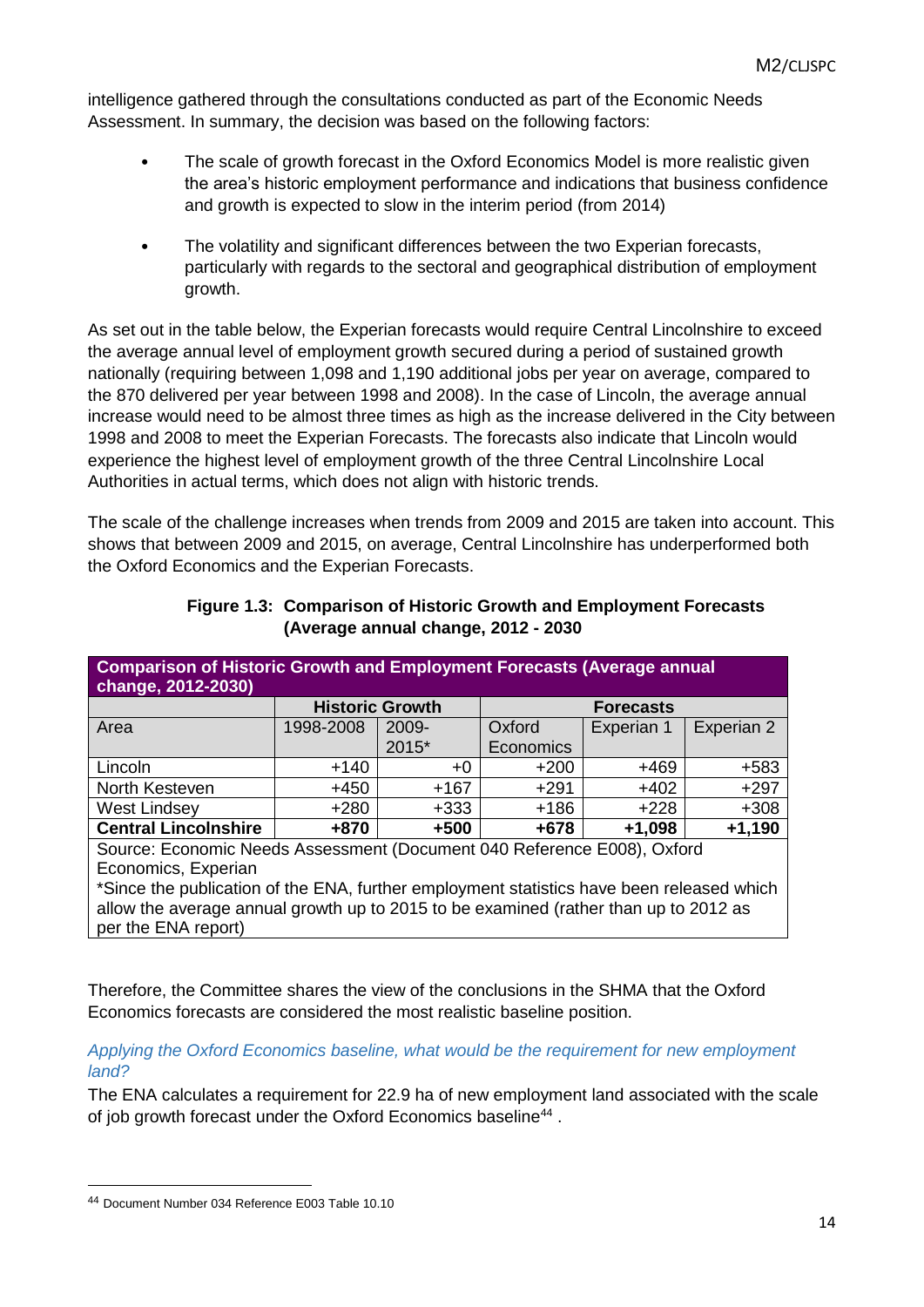This is made up of 18.2ha of land to accommodate B1a/b office and R&D uses and a further 27.7ha of land for B8 storage and distribution uses. The combined total of 45.9ha is offset by a loss of 23ha of land for B1c/B2 industrial uses, on the assumption that this land could (subject to its suitability, availability and deliverability) be reused to accommodate growth in other employment sectors. Where this is not possible the requirement for new employment land will be higher.

Consideration was also given in the ENA to the land requirements associated with the Adjusted (Higher Growth) and Adjusted (Lower Growth) Scenarios, which generate requirements 53.2ha and 41.2ha hectares respectively. These land requirements are set out within Tables 10.10 and 10.13 of the Economic Needs Assessment Report.

However, for a fuller response on land related issues, see questions and answers in relation to Matter 7.

#### *Q12. The Local Plan states (paragraph 3.5.10) that baseline job growth will result in a requirement for around 23 ha of new employment land over the plan period. However, the Local Plan allocates significantly more – some 153 ha (111ha through Policy LP5 and 42ha through the SUEs). Given that the housing land requirement is based on baseline economic growth, will the supply of housing land be sufficient to ensure that there are enough workers in relation to the amount of allocated employment land?*

As set out in **PS.EVR5**, it is accepted that an over-provision of employment land is made in the Local Plan, compared with the identified need. However, **PS.EVR5** explains (p13-17) that this overprovision is due to:

- sites allocated already having the benefit of consent (and thus it would be nonsensical to not allocate them, as there is no clear evidence that they are unlikely to come forward); and
- the need to make provision for an element of employment land within the SUEs.

If monitoring identifies that all of the 'over-allocation' of employment land is taken up (or appears likely to be taken up in the plan period), and if this creates a greater increase in job growth than forecast, then Policy LP54 comes into place, releasing potentially a further 11,500 dwellings.

As such, yes, the supply of housing land is considered sufficient to ensure enough workers are available.

# *Q13. What if employment land development and job creation is higher than the baseline forecast, and subsequently there is insufficient housing to support the development of allocated employment sites? Will there be a need to find more housing sites?*

No.

See response to Q12

# *Q14. Should this be monitored and should there be a review mechanism in the Local Plan to review job growth against the forecasts?*

Policy LP54 explicitly refers to such monitoring and review mechanism.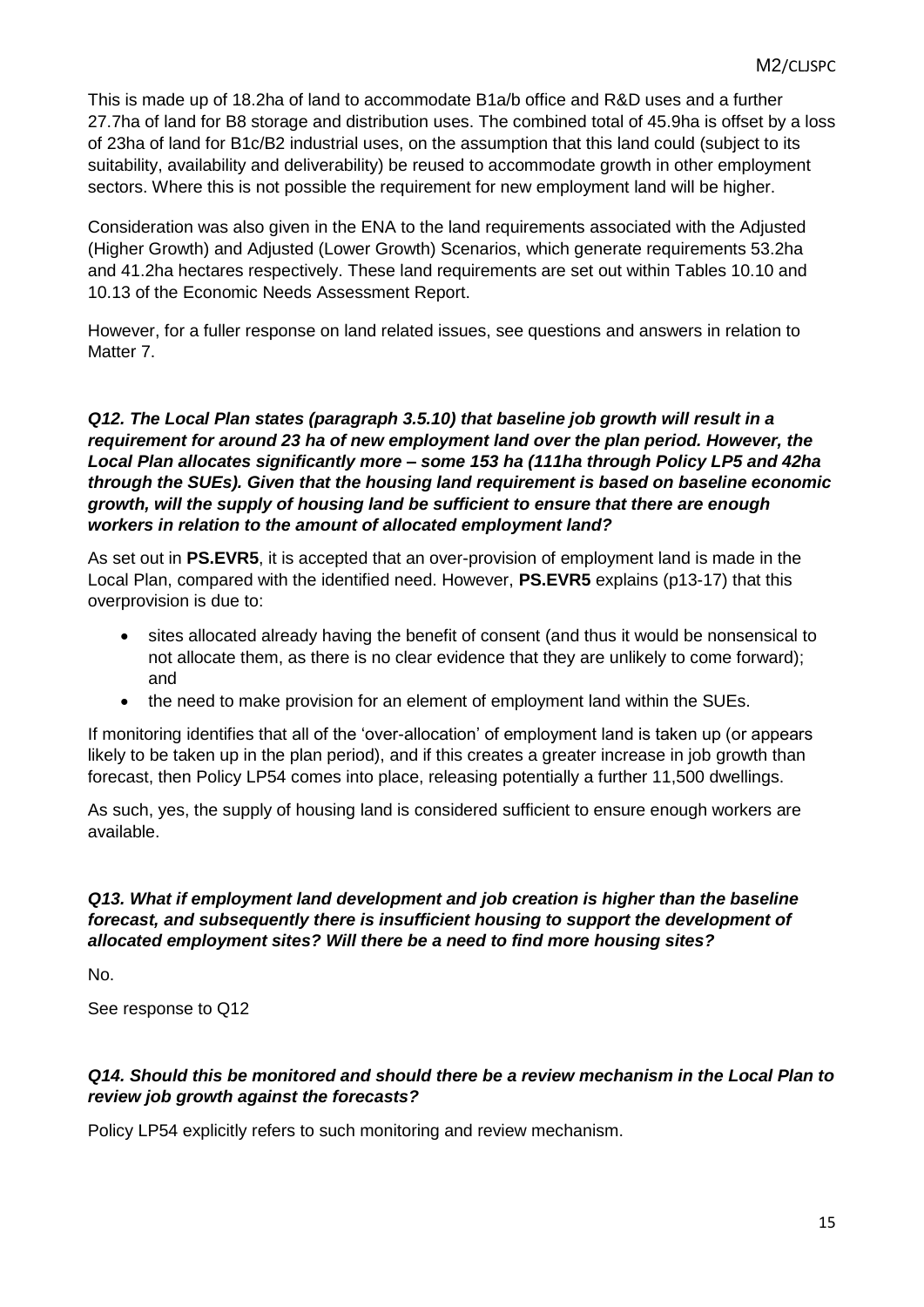# *Q15. The SHMA identifies that Bishop Grosseteste University has seen sustained periods of growth which reflects their ambitions. Representations from the University of Lincoln also identify plans for growth as part of a new 'food corridor'. Does this have any bearing on the OAN?*

For the housing OAN, the SHMA (**E003**) fully considers student issues, particularly in Chapter 8. Therefore, the SHMAs overall conclusions (and subsequently the OAN and the Local Plan housing target) have factored in student related matters.

For the employment OAN, the employment forecasts are of such considerable uncertainty anyway, that the degree to which the 'food corridor' creates (or not) job growth would not have a material bearing on the OAN and is covered by the degree of sensitivity with which economic forecasts should be treated.

For the avoidance of doubt, the 'food corridor' is a LEP led initiative, not a University one, though of course it is welcomed that the University of Lincoln are supportive of the concept.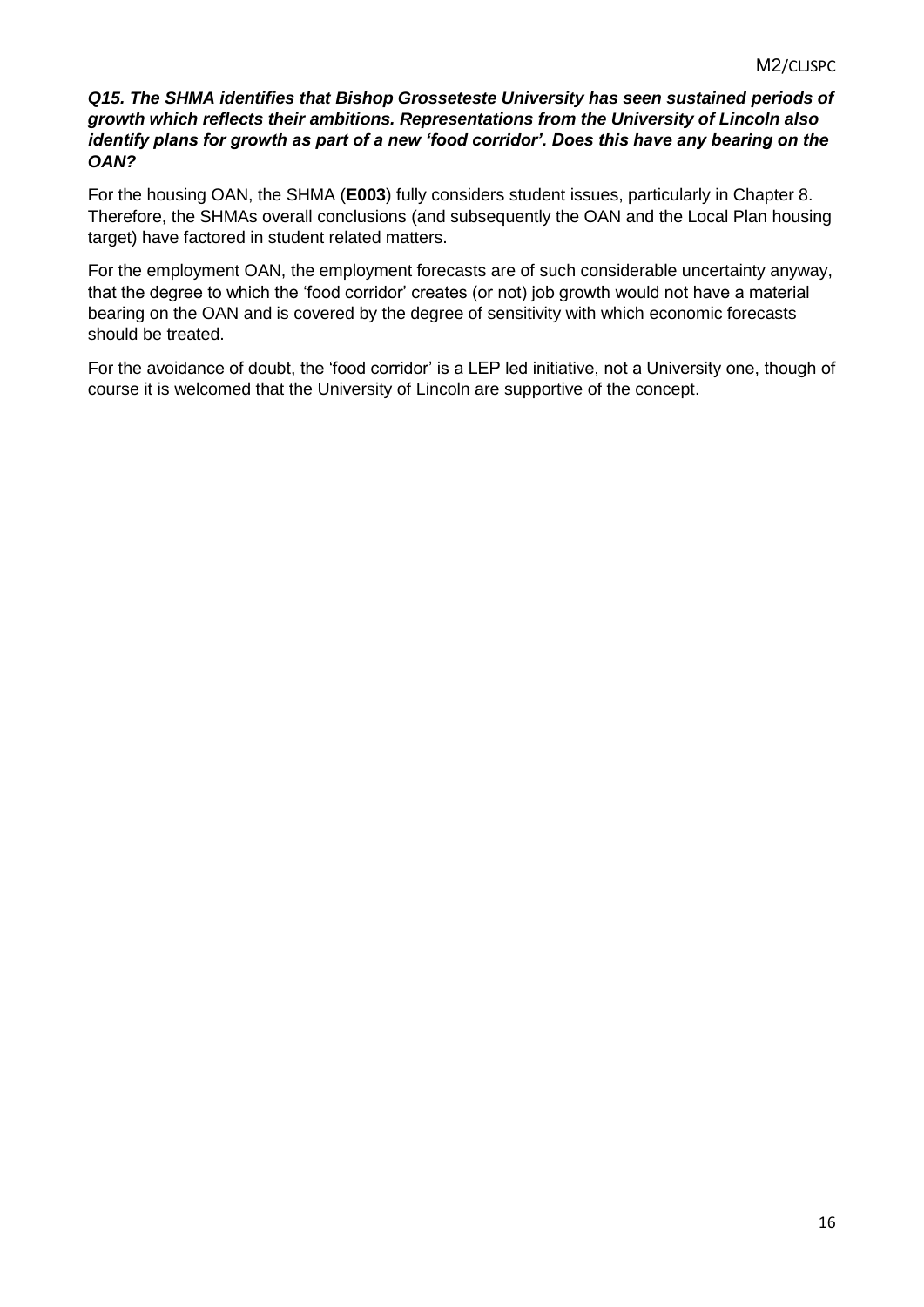# *Issue 2c – Housing Requirement*

*Q16. The conclusions of the SHMA identifies an OAN of between 34,368 - 42,720 (or 1,432 - 1,780 dpa), but confirms that the bottom end of the range only represents a modest 'boost' to long-term housing supply. With this in mind, why was the housing requirement for Central Lincolnshire established as 1,540 (baseline economic growth), which sits towards the lower end as identified by the SHMA?*

Please see **PS.EVR3** for full details, particular paras 4.30-4.33 if a summary of the reasoning is required.

#### *Q17. Will the housing requirement in the Local Plan significantly boost the supply of housing as sought by paragraph 47 of the Framework? Does it reflect the Vision of the Local Plan which states that Central Lincolnshire will be a location of 'positive growth'?*

Yes.

Since the Framework was published (2012), housing delivery in Central Lincolnshire has been:

2012/13 – 837

2013/14 – 904

2014/15 – 1,002

2015/16 – 992

(source **E007E**)

The Local Plan is making provision to supply 1,540 pa, which is a greater than 50% increase than has been delivered since the publication of the NPPF.

In the short term, the supply is around 2,000 pa, as demonstrated in the latest Five Year Land Supply Report (**E007D**), or a 100% increase above recent delivered supply.

There is no doubt, therefore, that the Local Plan is providing for a significant 'boost', in line with the NPPF.

#### *Q18. Should the housing requirement at paragraph 2.4.1 and Policy LP3 be expressed as a minimum figure given the range of OAN identified by the SHMA? Is it adequately clear that this figure is the housing requirement?*

The housing requirement set out in the plan is the figure upon which the plan aims to facilitate delivery, and upon which the plan will be monitored in the future (including demonstrating a five year land supply).

It would be inappropriate to use the word minimum, because that sets a completely open-ended target, which is impractical to monitor against, and would put considerable confusion on, for example, infrastructure providers making long term investment plans, as there would be no meaningful figure to base their investment decisions upon.

There appears no meaningful benefit to describing the figures as 'minimum'.

The Committee also considers the plan to be clear as to what housing requirement the plan is seeking to facilitate. There has been no fundamental confusion expressed via the representations on this matter.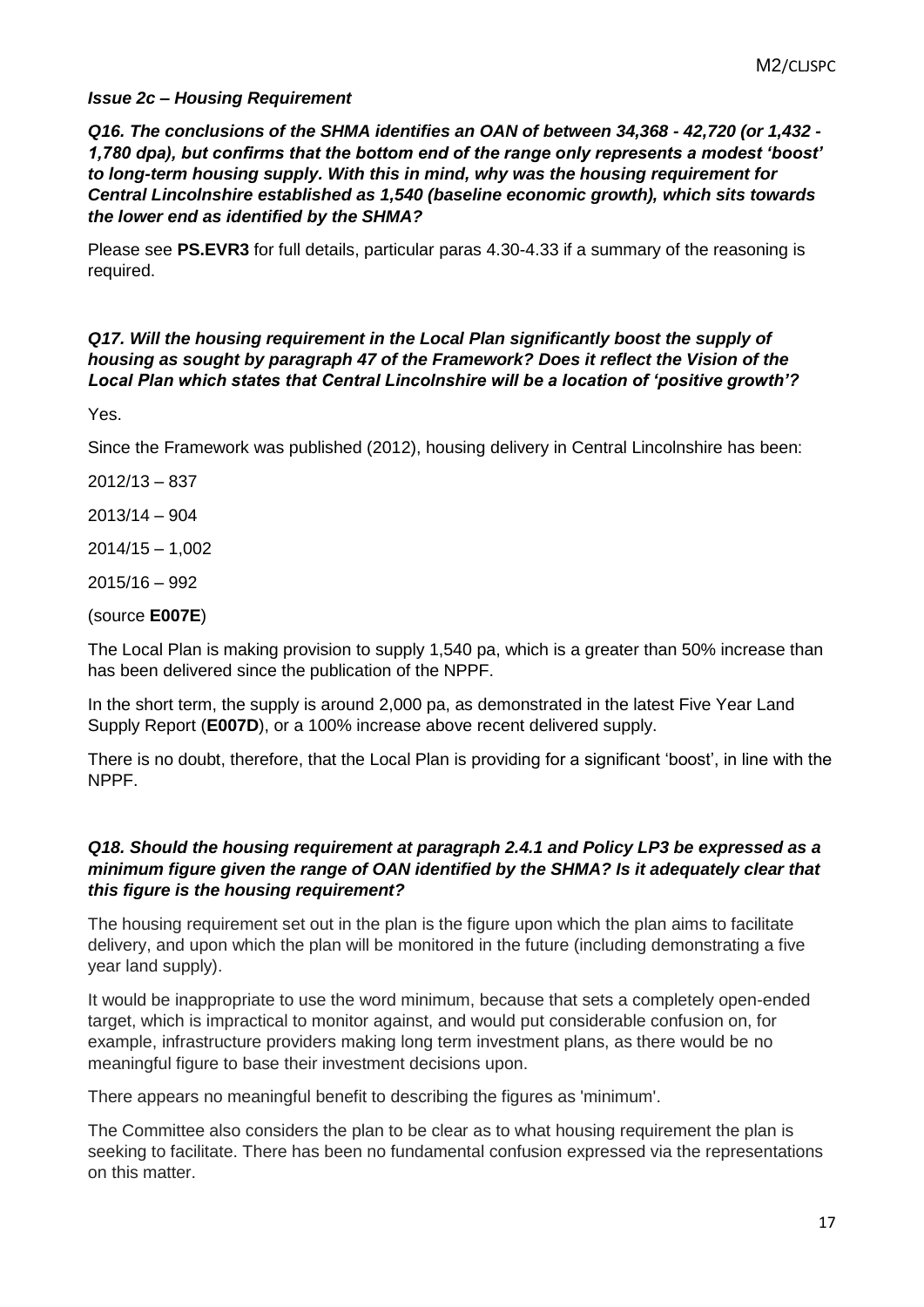# *Q19. Is the housing requirement expressed as a net or gross figure? Has the figure taken into account potential demolitions or other changes of use (i.e. any losses from existing housing stock)?*

The figure is net.

An allowance for demolition or change of use has not been made, on the basis that a very conservative allowance for windfall has been made.

If the Inspector considers an allowance for demolition or change of use should be made, then the Committee respectfully requests that a considerably greater allowance for windfall is made eg for change of use of office to residential; windfall allowance for Sleaford and Gainsborough; a more realistic (and greater) allowance for windfall in Lincoln, etc.

The Committee believes it to be completely inappropriate to include an allowance for losses and use a conservative windfall allowance.

# *Q20. Have there been any requests from neighbouring authorities to accommodate any of their unmet housing needs?*

No – see response to Q3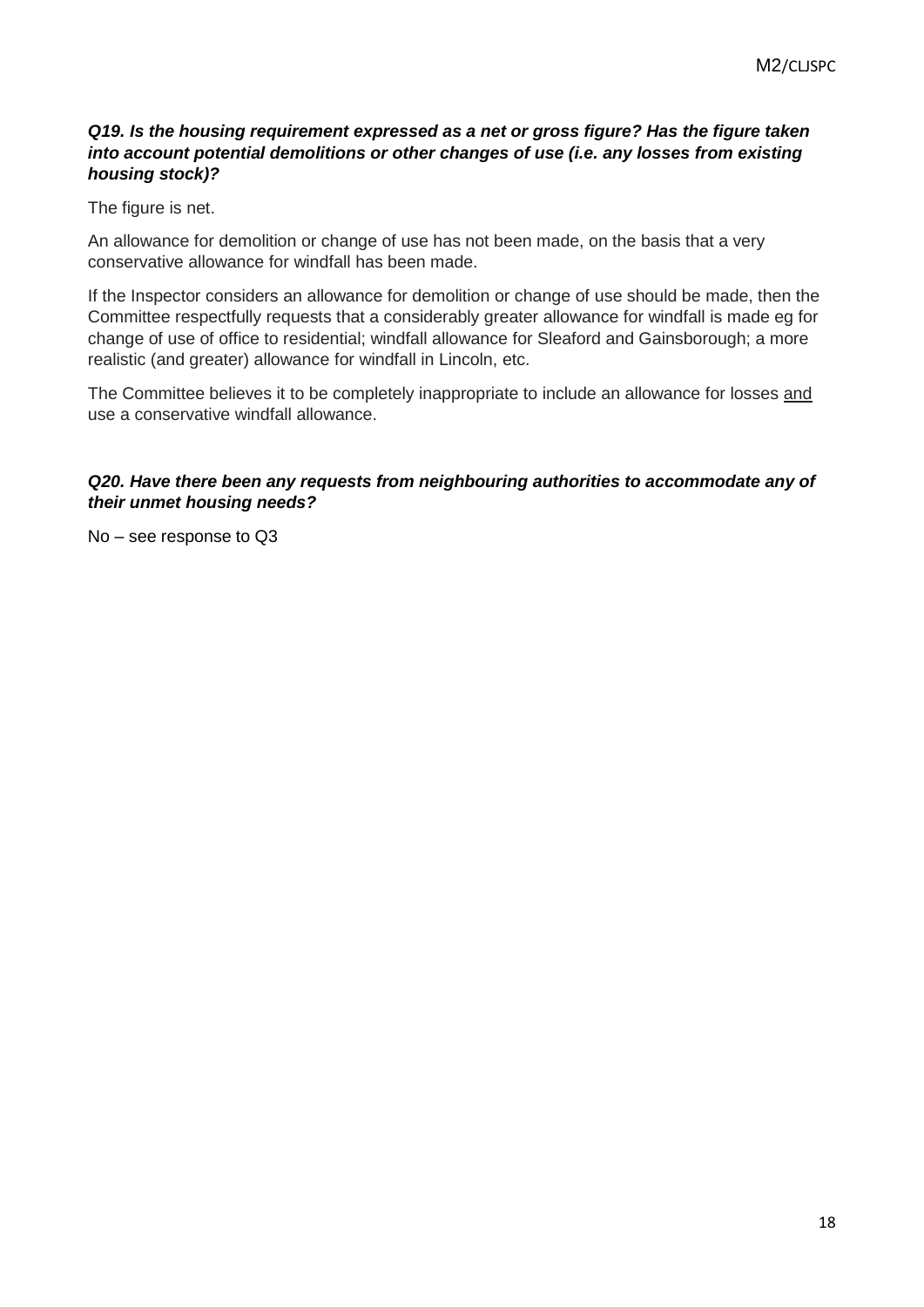# *Issue 2d – Affordable Housing*

# *Q21. Has the affordable housing need (17,400 dwellings) been correctly established?*

The SHMA includes a separate calculation of the need for affordable housing following the stepped process set out within the PPG<sup>45</sup>.

The calculation drew upon the latest available secondary data including data supplied by the Councils from the Housing Register. Where relevant alternative data sources have been compared and contrasted with the Housing Register data to validate the inputs to the calculation. The use of the Housing Register data was preferred at key points to avoid double-counting of needs, an issue highlighted within the PPG<sup>46</sup>.

In estimating the future affordable housing need in Central Lincolnshire the SHMA uses the preferred 10 year migration scenario recognising that this assumes a higher level of future population growth which will in turn be likely to generate potentially future need for non-market housing<sup>47</sup>. The capacity of households to be able to afford market housing are tested against prudent income thresholds, with the assumption applied that a household can spend 3.5 times income on the cost of purchasing a home – minus a 5% deposit – or spending 25% of their income on private rent<sup>48</sup>.

In the context of the operation of the housing market it is noted that a number of Local Plan Inspectors have considered that higher proportions of household income can be reasonably assumed<sup>49</sup>. The assumption, for example that a household could reasonably spend a higher level of household income on housing costs would serve to reduce the calculated level of affordable housing need arrived at in the SHMA keeping all other elements constant. The SHMA assumptions in this regard are, however, considered both reasonable and prudent.

The SHMA does not make any assumptions that the needs of those identified as requiring affordable housing could have their needs met within the private rented sector<sup>50</sup>.

The calculated need of 17,400 affordable dwellings over the plan period is considered to be compliant with the PPG and to represent a full and objective assessment of the need for affordable housing.

<sup>45</sup> Document Number 040 Reference E008 Section 7

<sup>46</sup> Paragraph Reference ID: 2a-024-20140306

<sup>&</sup>lt;sup>47</sup> Document Number 040 Reference E008 notes that the higher population growth assumed under the employment-led scenarios are driven by assumed migration associated with employment opportunities and any additional growth in households is less likely to represent an additional need for affordable housing (paragraph 7.43 of the SHMA).

<sup>48</sup> Document Number 040 Reference E008, Paragraph 7.45

<sup>49</sup> The Inspector considering the Stratford-on-Avon Core Strategy concluded within his Inspector's Report (June 2016) that *'I maintain that spending 35% of income on housing costs is reasonable' (paragraph 55).*

<sup>50</sup> Document Number 040 Reference E008 paragraph 7.85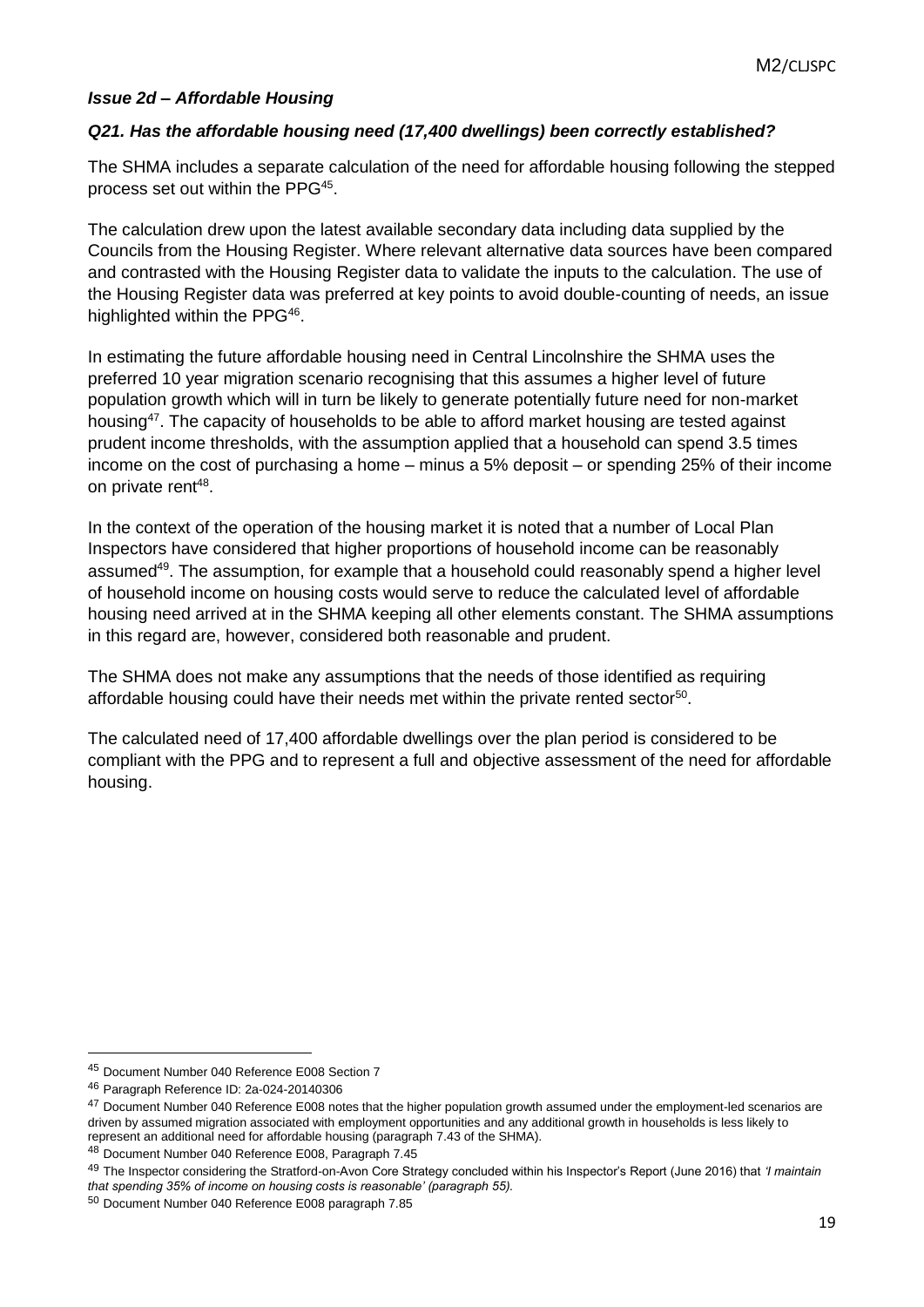**Q22. How have the three Local Authorities performed since 2012 on the delivery of** *affordable housing to cover the first years of the plan period? Is the figure of 17,400 still appropriate or does it need up-dating? What overall percentage of affordable housing has been achieved over recent years?*

City of Lincoln:

Total AH provided  $(2012-16) = 136$ 

Proportion of all homes = 15.6%

West Lindsey:

Total AH provided  $(2012-16) = 158$ 

Proportion of all homes = 13.0%

North Kesteven:

Total AH provided (2012-16) = 327

Proportion of all homes = 19.7%

Central Lincs combined:

Total AH provided (2012-16) = 621 (out of 3,735)

Proportion of all homes = 16.6%

The 17,400 figure is as established in the SHMA, and remains valid for the purpose of the Local Plan.

# *Q23. Is MM/SC/3 necessary to make the Local Plan consistent with national planning policy?*

The Committee reluctantly believes that MM/SC/3 is necessary. It is quite apparent, following extensive legal processes, that Ministers are particularly adamant that the national policy (11 homes+ / 1,000 Sqm+) must apply.

Prior to the national policy being re-introduced (post the Local Plan undertaking its Proposed Submission consultation), the Committee were confident that the starting point for affordable housing (4 units) set out in the now Submitted Plan was sound, it being demonstrated as viable (see para 6.6.7 of **E011A**, which states '*The viability evidence has factored in a cost for affordable housing for the four dwellings or more scenarios and these are shown to be viable'*.) and would clearly assist, albeit in a relatively small way (perhaps in the region of 400-500 affordable units, though it is very difficult to predict – see Q24 response), in the delivery of much needed affordable homes.

However, in suggesting the Modification, the Committee has placed considerable weight on the Ministerial Statement and national policy guidance, and on persistent Planning Inspectorate appeal decisions which are implementing the national policy even when an adopted development plan sets a lower starting threshold.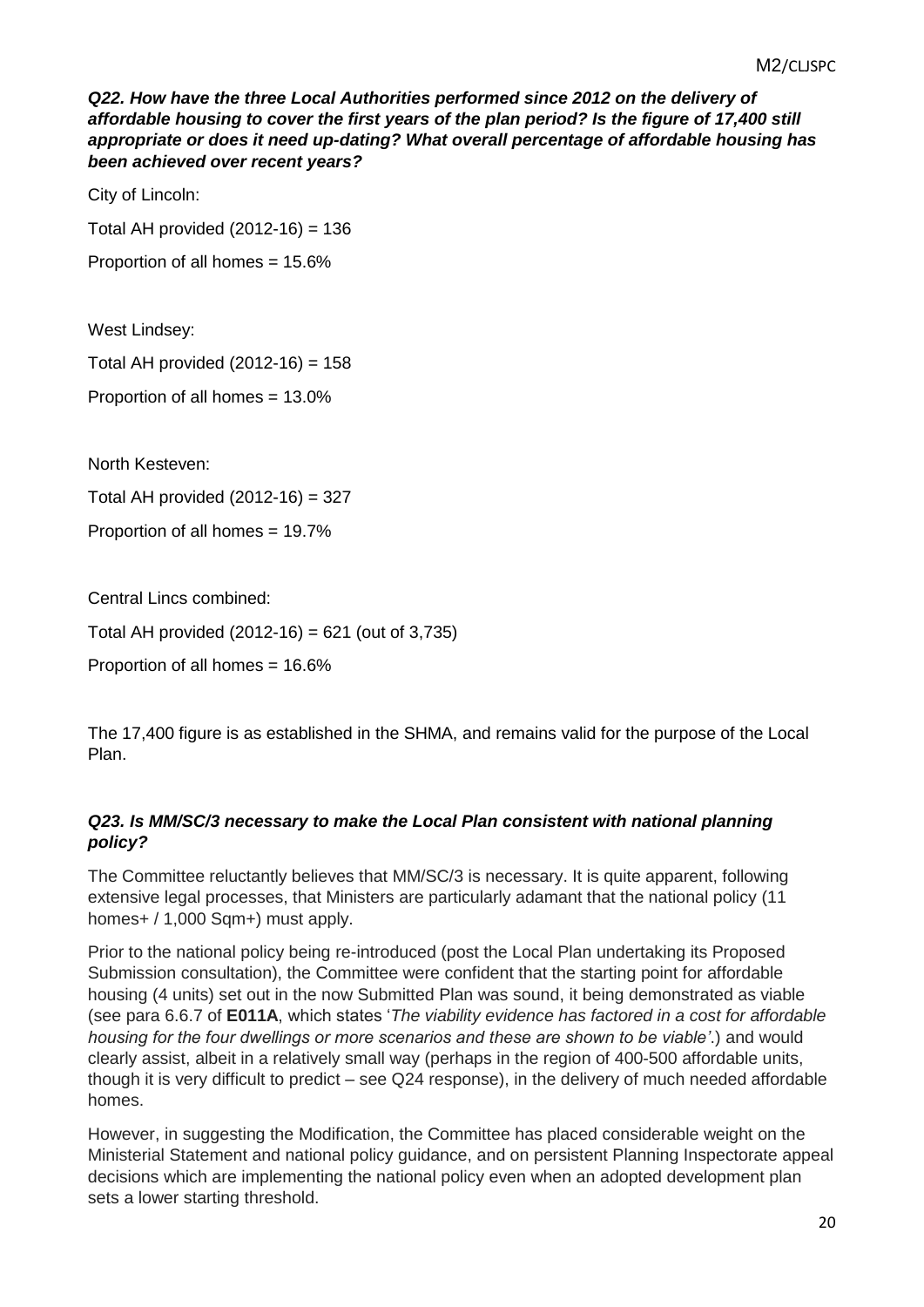That said, it is interesting to note the very recent decision at Esher, Surrey (APP/K3605/W/16/3146699 – 18 July 2016), whereby the Inspector dismissed an appeal on the basis of a lack of affordable housing, and placed greater weight on local circumstances (including a lower affordable housing threshold in the Local Plan) than the Ministerial Statement.

The Committee is without doubt that the modification will result in less delivery of much needed affordable housing, and is without doubt that the applicable policy in the submitted local plan (i.e. without the modification) is viable. But, in making the suggested modification, it has reluctantly come to the conclusion that the Ministerial Statement carries greater weight than the local evidence, and has, therefore, suggested the modification.

At the hearing, the Committee will be very pleased to discuss the merits of the modification, and may withdraw the suggested modification if, following debate, it is appears prudent to do so. Ultimately, of course, it is for the Inspector to determine whether the modification (or an alternative modification) is necessary to make the plan sound.

# *Q24. Based on a higher threshold of 11 units how many affordable housing units are likely to be delivered in the plan period through the application of Policy LP11 and from any other sources? Policy LP11 recognises that not all of the need will be met through the planning system. What will be the extent of the shortfall? Will Policy LP11 help deliver the Vision of the Plan, which seeks to meet the housing needs of all?*

It is impossible to answer this question with any degree of accuracy, because not all sites will deliver the precise % requirements set out in Policy LP11. Some will provide lower (on likely viability grounds), some may provide higher (eg some schemes by RSLs).

However, all allocated sites will be expected to provide affordable housing irrespective of whether the starting threshold remains at 4 or is increased to 11, because all allocated sites are for 25 dwellings or more.

Thus, it is therefore assumed an average of 20% of all dwellings delivered on allocated sites (committed or 'new' allocations) will be affordable. This would deliver approximately 6,000 affordable units, out of approximately 30,000 dwellings identified in the Local Plan.

Of the remaining dwellings to be delivered, in the plan period, it is assumed a blended average of 10% will be affordable. This is on the basis that many of these remaining dwellings will be on small (less than 11 unit) sites, or even single dwellings, and thus provide no affordable housing. This would provide, therefore, potentially 850 further affordable units.

If the starting threshold remains at 4 units (as per the submitted plan), it is reasonable to assume that perhaps 15% of all units on sites below 25 will be affordable, which equates to around 1,300 units (or around 450 additional units, compared with the starting threshold of 11).

As such, around 6,850-7,300 affordable units are anticipated in the plan period, via 'the market'.

In addition to this, additional units may come forward through other means. The Housing Growth Delivery Plan (April 2016) (**E006A**) acknowledges at section 3.3 the need for affordable housing to come through other means, including via: grant funding; rural affordable housing and council house building programmes. The City of Lincoln Council, for example, is seeking to deliver 220 council homes and 150 RSL homes, outside of the planning system, 2016-2021.

It is difficult, however, to argue that these other means will bridge the gap between the 'strategic aim' of delivering 17,400 affordable homes and the amount delivered via the 'market', but they could, perhaps, provide 1,000-2,000 further affordable homes.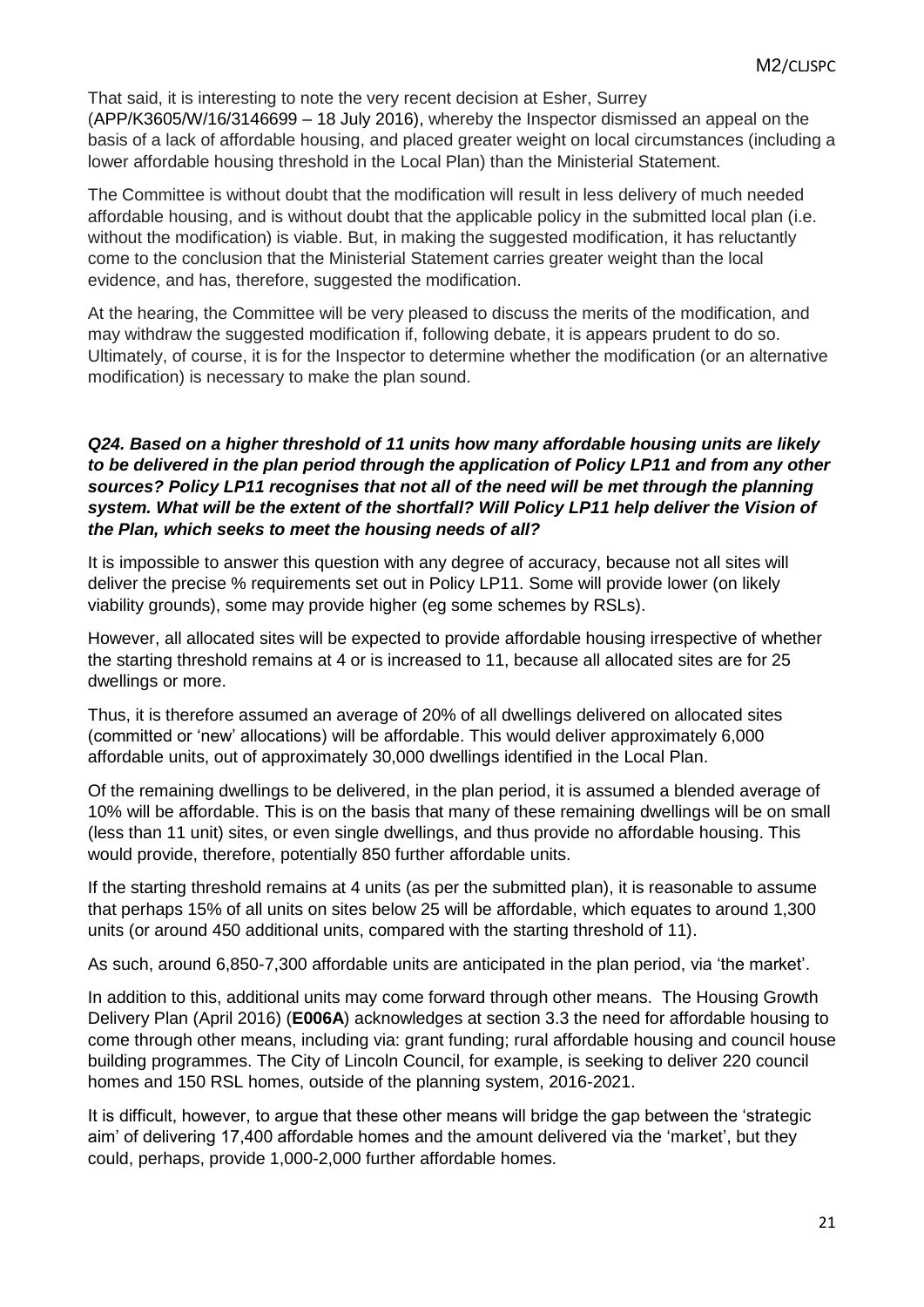Other mechanisms to deliver affordable housing could be through rural exception sites or Community Land Trust (or equivalent) schemes, but again, it is difficult to predict, with confidence, that, overall, the 17,400 strategic aim will be achieved.

The remaining gap (or 'need') is likely to be filled by the private sector rental sector and/or an element of 'overcrowding' in all forms of dwellings.

That said, the strategic aim of delivering 17,400 affordable homes (and the vision of seeking to meet the housing needs of all) is exactly that: an aim/vision, which is aspirational, and one which the Committee will, working with partners, strive to achieve. But, as the policy makes clear, it will require other mechanisms to be put in place to achieve it, and it will be important that the highest priority need (i.e. the most vulnerable people) is met first.

# *Q25. The PPG (Ref 2a-029-20140306) states that an increase to the total housing figures should be considered where it would help deliver the required number of affordable homes (i.e. to deliver more market housing and therefore more affordable housing). Has an uplift to the housing requirement for this reason been considered? If no uplift is proposed, what is the justification for that?*

The SHMA identified that the calculated need for affordable housing over the Plan period, 17,400 affordable homes (725 per annum), represented between 47% and 40% of the total OAN associated with supporting employment growth.

It is recognised within the SHMA that achieving these proportions of affordable housing would be challenging on the basis of historic levels of development<sup>51</sup>.

A recent High Court judgement provided clarification that whilst the SHMA must identify and address the needs for market and affordable housing in determining the OAN, *'neither the framework nor the PPG suggest that they have to be met in full when determining that FOAN. This is in no doubt because in practice very often the calculation of unmet affordable housing need will produce a figure which the planning authority has little or no prospect of delivering in practice'<sup>52</sup> .*

The Secretary of State (SoS) provided further clarification on this matter agreeing with an Inspector's interpretation of the calculation of the OAN in dismissing a view that a substantial uplift be justified to ensure that 'full' affordable housing need was met, confirming the concluded position reached in the High Court decision referred to above<sup>53</sup>.

The SHMA recognises the limitations of directly comparing the calculated affordable housing need figure and the OAN<sup>54</sup>, as subsequently considered in the PAS Guidance on OAN (July 2015)<sup>55</sup>. This recognises the different methodological approaches employed in calculating the two figures with the former including, for example, households within the estimated backlog of need who would themselves 'free up' housing for another household if their needs were met.

The SHMA considered the appropriateness in this context of applying a further uplift to the OAN to respond to the calculated need for affordable housing. It is concluded within the SHMA that the

<sup>51</sup> Document Number 040 Reference E008 paragraph 9.61

<sup>52</sup> Borough Council of Kings Lynn and West Norfolk v Secretary of State for Communities and Local Government, ELM Park Holdings Ltd, [2015] EWHC 2464 (Admin)

<sup>53</sup> In the SoS decision (25th August 2016) relating to APP/C1570/A/14/2213025 the SoS confirmed that: *'neither the Framework nor the PPG suggests that the affordable housing needs need to be met in full in the OAN, on the grounds that this may produce a figure which has not prospect of being delivered in practice'*

<sup>54</sup> Document Number 040 Reference E008 paragraph 9.56

<sup>55</sup> 'Objectively Assessed Need and Housing Targets Technical advice note – Second edition', PAS, July 2015 – this issue is considered in section 9 of the advice note.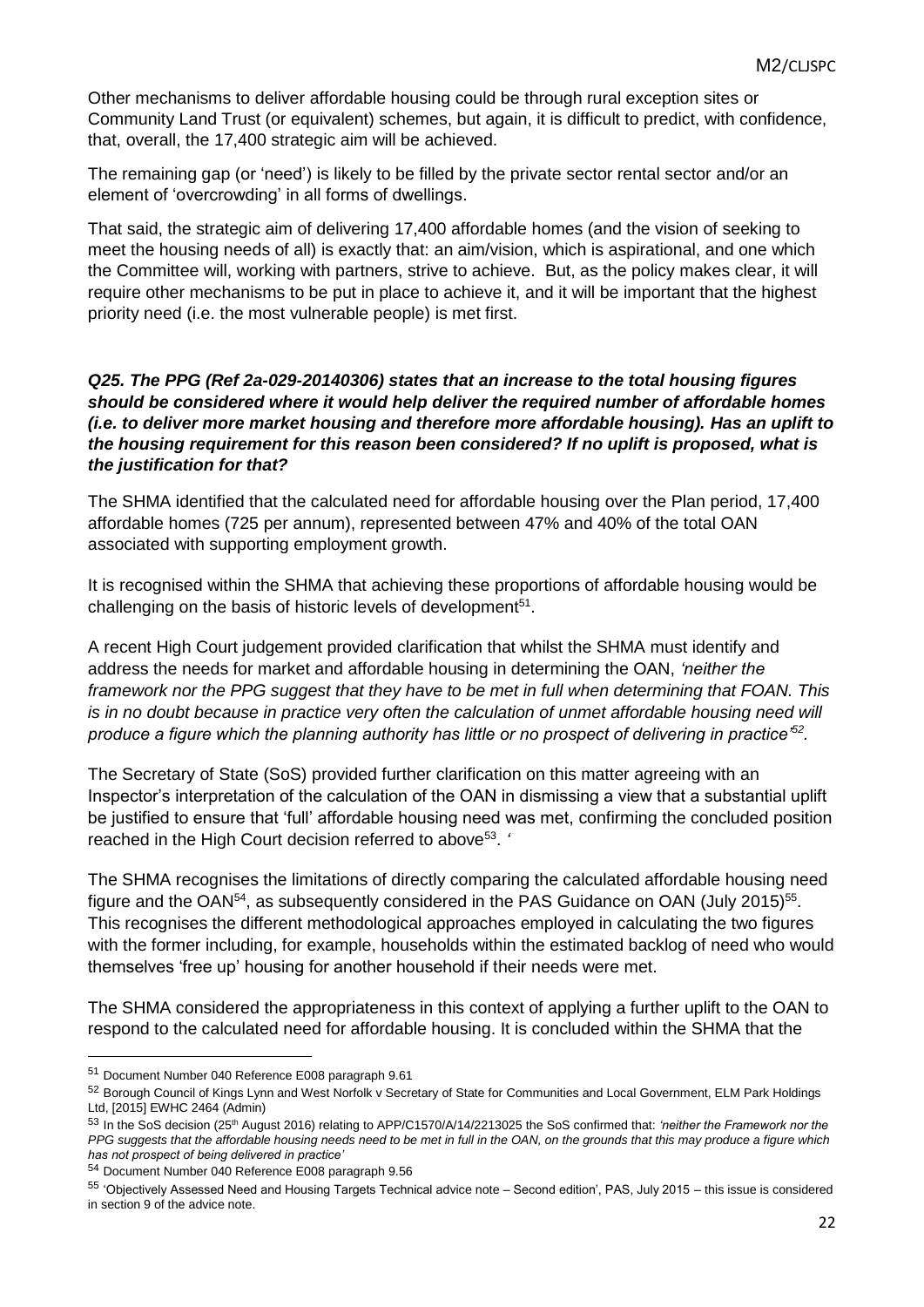evidenced scale of need for affordable housing provides a strong justification for planning for an uplifted level of provision above that suggested by the 'starting point'. The scale of uplift associated with the OAN range linked to supporting job growth, however, is considered sufficient in that it would, if delivered, represent a boosting of the supply of housing with no further adjustment recommended to the overall OAN range on this basis.<sup>56</sup>

In the context of both the methodological differences between the two numbers and the subsequent interpretation of the PPG by the High Court and the SoS this conclusion is considered reasonable and justified.

# *Q26. Is the requirement for 15-25% affordable housing justified by reference to viability evidence?*

Yes, see paragraphs 9 (executive summary) and paragraph 9.5.4 (recommendations and conclusions) of E011A which confirm that 15-25% affordable housing can be justified.

# *Q27. Why is the requirement lower for the Sustainable Urban Extensions (SUEs) (20% in Lincoln and 15% elsewhere), than for other sites in the Lincoln Strategy Area (25%) and elsewhere (20%)? Is this justified?*

The variation in affordable housing policy reflects factors including the difference in approach to developer contributions towards site specific infrastructure costs. See paragraphs 3.2.9 of E011A where this difference in cost is explained. A higher site specific S106 is assumed for the SUEs at £4,300 per dwelling, whilst for all other developments there is an assumption of £2,000 per dwelling.

In addition, paragraph 10 of the executive summary to E011A (paragraph 9.5.5 of the conclusions) states that the SUEs are viable 'based on adopting a pragmatic approach to the scale of policy requirements [including affordable housing], developer profit expectations and landowner land value expectations'. Specifically for affordable housing policy recommendations, this has necessitated a slightly lower affordable housing target when compared to generic (non-SUE) sites. An explanation of the viability model is provided at paragraph 6.3.1-6.3.4 and elsewhere in document E011A, including at paragraphs 6.3.1-6.3.4 reference to phasing and infrastructure in assessing SUE viability. In arriving at conclusions on affordable housing and other policy requirements, Peter Brett Associates allowed for greater viability buffer on SUEs to smooth out any "development uncertainties" which is greater on this type of development compared to generic scenarios. This is within the context of the cashflow sensitive nature of development and the costs of borrowing. The generic scenarios are smaller in size than the SUEs, assume fully serviced site values (for example table 6.4, page 38, of E011A highlights this) and can be built out in fewer phases. The SUEs assume an unserviced land value plus site servicing as additional development costs. Given the size of development and the greater uncertainty of providing the serviced development there are greater "unknowns" with SUEs which justifies a larger viability buffer to ensure development remains viable.

*Q28. Is the policy sufficiently flexible? Should it accept that policy requirements for affordable housing would be proportionately reduced if it were demonstrated that a full contribution would cause a development to be unviable?*

<sup>56</sup> Document Number 040 Reference E008 paragraph 9.64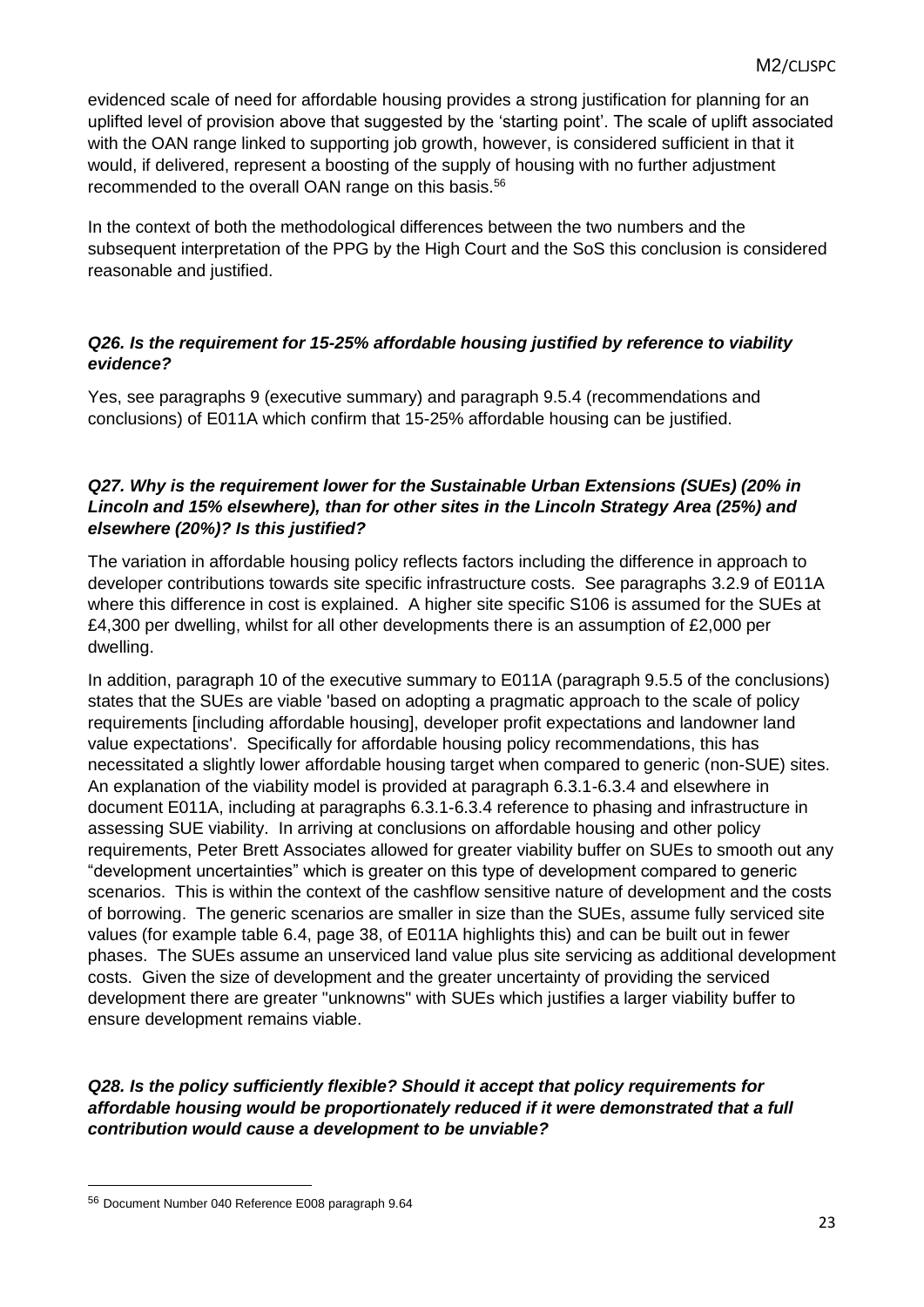The Policy states this already – see third para, commencing 'The Central Lincolnshire authorities will '

# *Q29. In Rural Areas Policy LP11 states that a local needs assessment is required to demonstrate both a need and a 'desire' in respect of exception sites. How is this defined from a development management perspective? Would the Policy be effective in this regard? Does it give sufficient clarity to decision makers, developers and communities?*

By its nature, this part of the policy is an 'exception' policy. As such, it is reasonable for evidence to be provided as to what is 'exceptional' in order to enable the policy to come into play. As part of this, it is reasonable to expect that the applicant can demonstrate a local 'need' for affordable housing. In addition, as well as 'need', there should be some reasonable evidence that the local community actually want the additional new homes, as an exception to normal policy, in line with the spirit of the Localism Act. Simply identifying a local need is not considered sufficient to allow an 'exception' to be made. The approach is in line with the NPPF definition of rural exception sites (page 55).

The evidence required to demonstrate both a 'need' and a 'desire' for a rural exception site would require meaningful, but proportionate, engagement by the applicant with the local community.

Whilst not considered strictly necessary, if the Inspector deems appropriate, then the above sentence could be added into LP11, at the end of the *Rural affordable housing* sub-heading.

# *Q30. Is the local support for rural affordable housing facilitated by a small amount of market housing a relevant and justified criterion? Would the Policy be effective in this regard?*

Yes. See the NPPF para 54 and NPPF definition of rural exception sites (page 55).

# *Q31. Should Policy LP11 and/or its supporting text recognise and/or reference the different types of affordable housing, including Starter Homes?*

At the time of writing, Part 1, Chapter 1 'Starter Homes' of the Housing and Planning Act is yet to come into force nor is s159 of the Act yet in force, which, when it does come into force, inserts s106ZB into the Town and Country Planning Act, and in doing so, by virtue of s106ZB(4)(b), make it clear that affordable housing includes Starter Homes, for the purpose of planning obligations. (see s216 of the Act, and the two subsequent 'Commencement' Regulations, to determine which parts of the Act are in force).

Thus, at the time of writing, 'Starter Homes', as set out in the Act, do not yet exist as a legal requirement. It would, therefore, be improper for a Local Plan to include such reference to Starter Homes, because there is no legal basis for their inclusion. Potentially, the relevant parts of the Act may never come into force and/or the regulations to implement these relevant parts of the Act may never materialise.

Thus, at the time of writing, the Local Plan should (arguably can) only refer to 'affordable homes'. In doing so, if the provisions relating to 'starter homes' come into force prior to or post adoption, then they would be captured by the generic 'affordable homes' terminology. Attempting to include 'starter homes' now, when it is not clear what government intends, could potentially make the Local Plan not in conformity with the Act.

Thus, the simplest, most pragmatic solution is for the Local Plan to continue to use the phrase 'affordable housing', and make no reference to starter homes, because that will ensure the Local